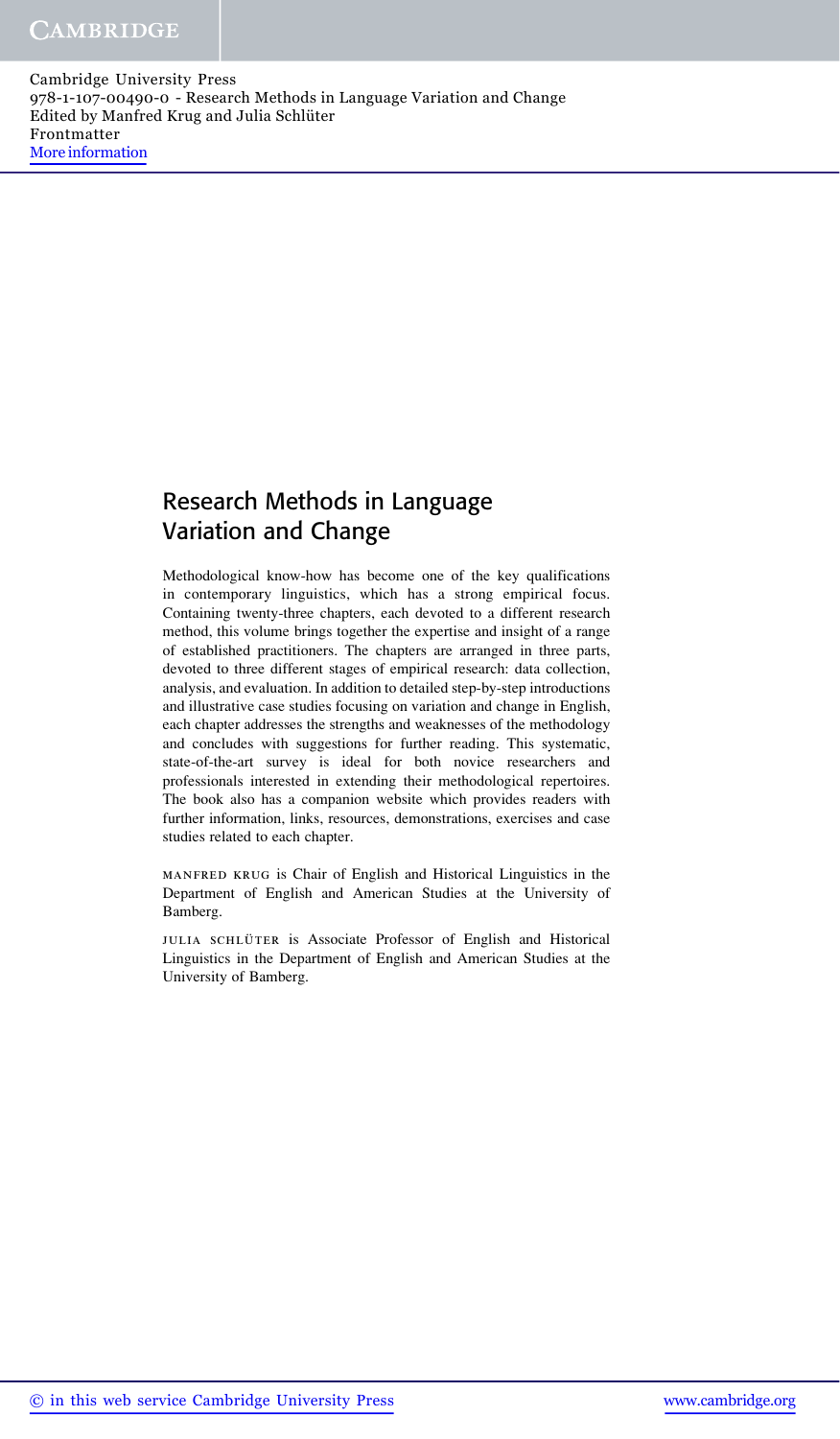Cambridge University Press 978-1-107-00490-0 - Research Methods in Language Variation and Change Edited by Manfred Krug and Julia Schlüter Frontmatter More information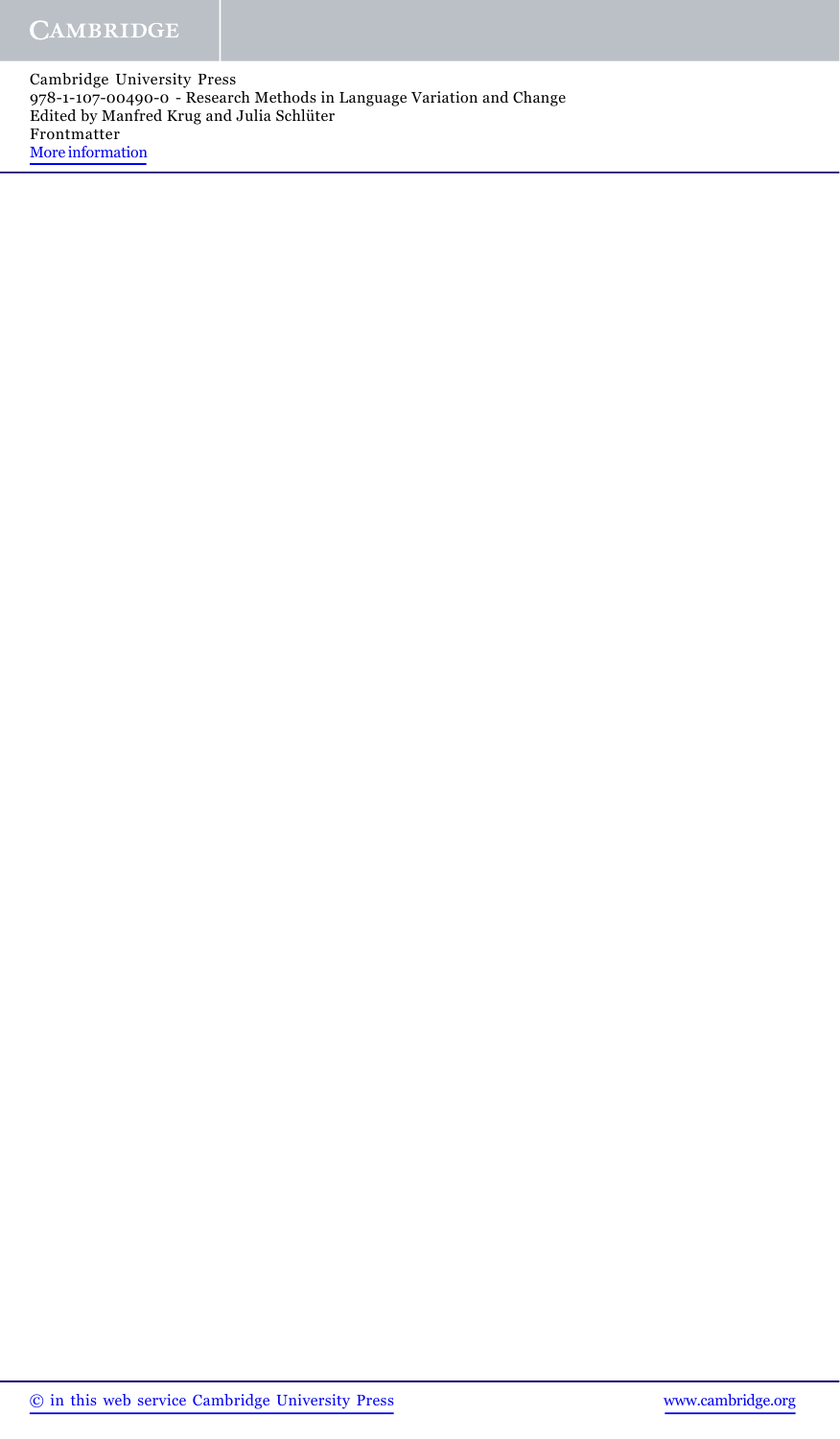Cambridge University Press 978-1-107-00490-0 - Research Methods in Language Variation and Change Edited by Manfred Krug and Julia Schlüter Frontmatter More information

# Research Methods in Language Variation and Change

Edited by MANFRED KRUG and JULIA SCHLÜTER

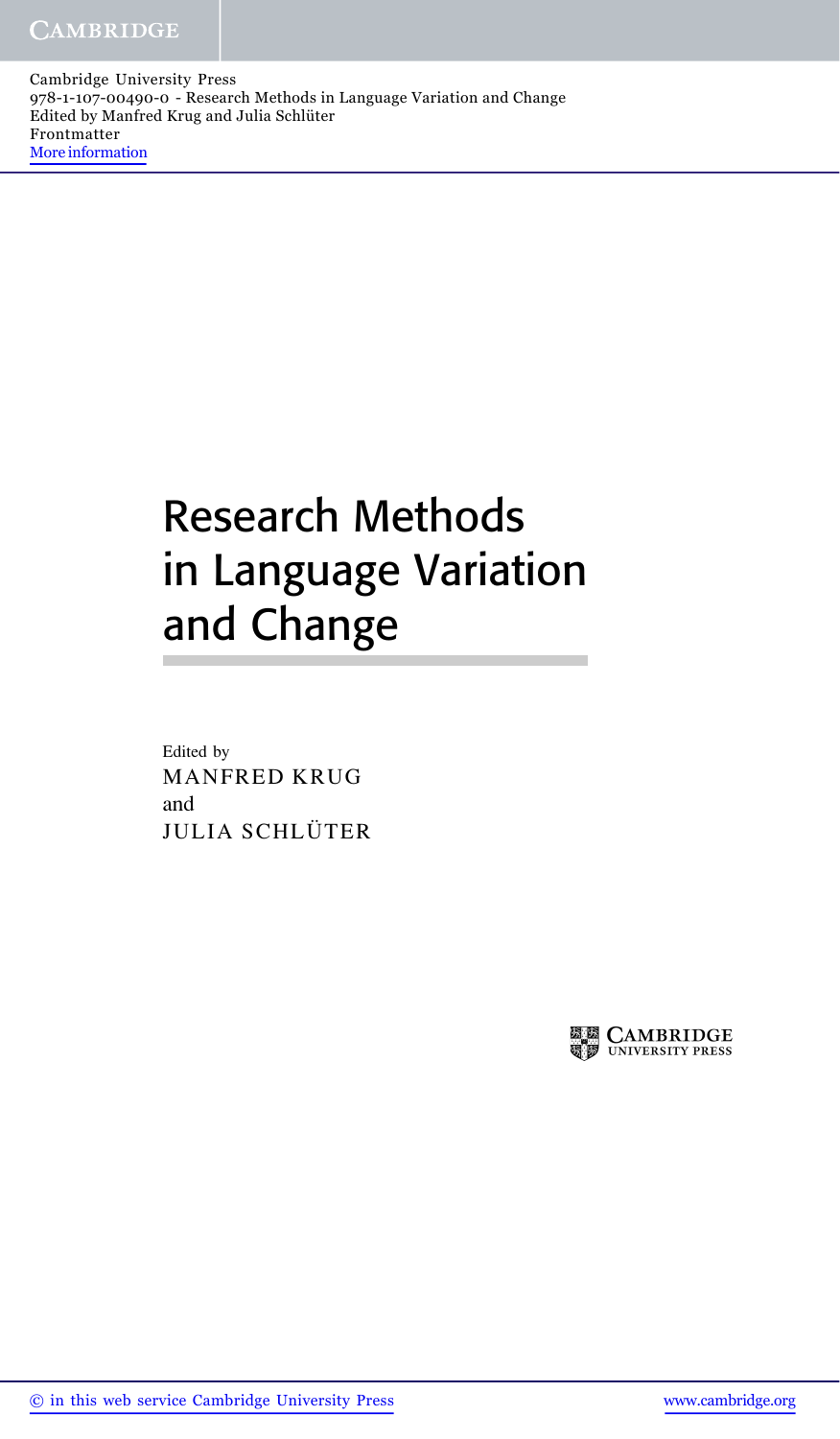#### **CAMBRIDGE UNIVERSITY PRESS**

University Printing House, Cambridge CB2 8BS, United Kingdom

Published in the United States of America by Cambridge University Press, New York

Cambridge University Press is part of the University of Cambridge.

It furthers the University's mission by disseminating knowledge in the pursuit of education, learning and research at the highest international levels of excellence.

www.cambridge.org Information on this title: www.cambridge.org/9780521181860

© Cambridge University Press 2013

This publication is in copyright. Subject to statutory exception and to the provisions of relevant collective licensing agreements, no reproduction of any part may take place without the written permission of Cambridge University Press.

First published 2013

Printed in the United Kingdom by TJ International Ltd. Padstow Cornwall

A catalogue record for this publication is available from the British Library

Library of Congress Cataloguing in Publication data

Research methods in language variation and change / Edited by Manfred Krug, Julia Schlüter. pages cm

Includes bibliographical references and index.

ISBN 978-1-107-00490-0 (Hardback) – ISBN 978-0-521-18186-0 (Paperback)

1. Language and languages–Variation. 2. Language and languages–Research. 3. Linguistic change. 4. Linguistics–Methodology. I. Krug, Manfred G., 1966– editor of compilation. II. Julia Schlüter, 1973– editor of compilation. P120.V37R47 2013

417<sup>0</sup> .0721–dc23 2013010575

ISBN 978-1-107-00490-0 Hardback ISBN 978-0-521-18186-0 Paperback

Cambridge University Press has no responsibility for the persistence or accuracy of URLs for external or third-party internet websites referred to in this publication, and does not guarantee that any content on such websites is, or will remain, accurate or appropriate.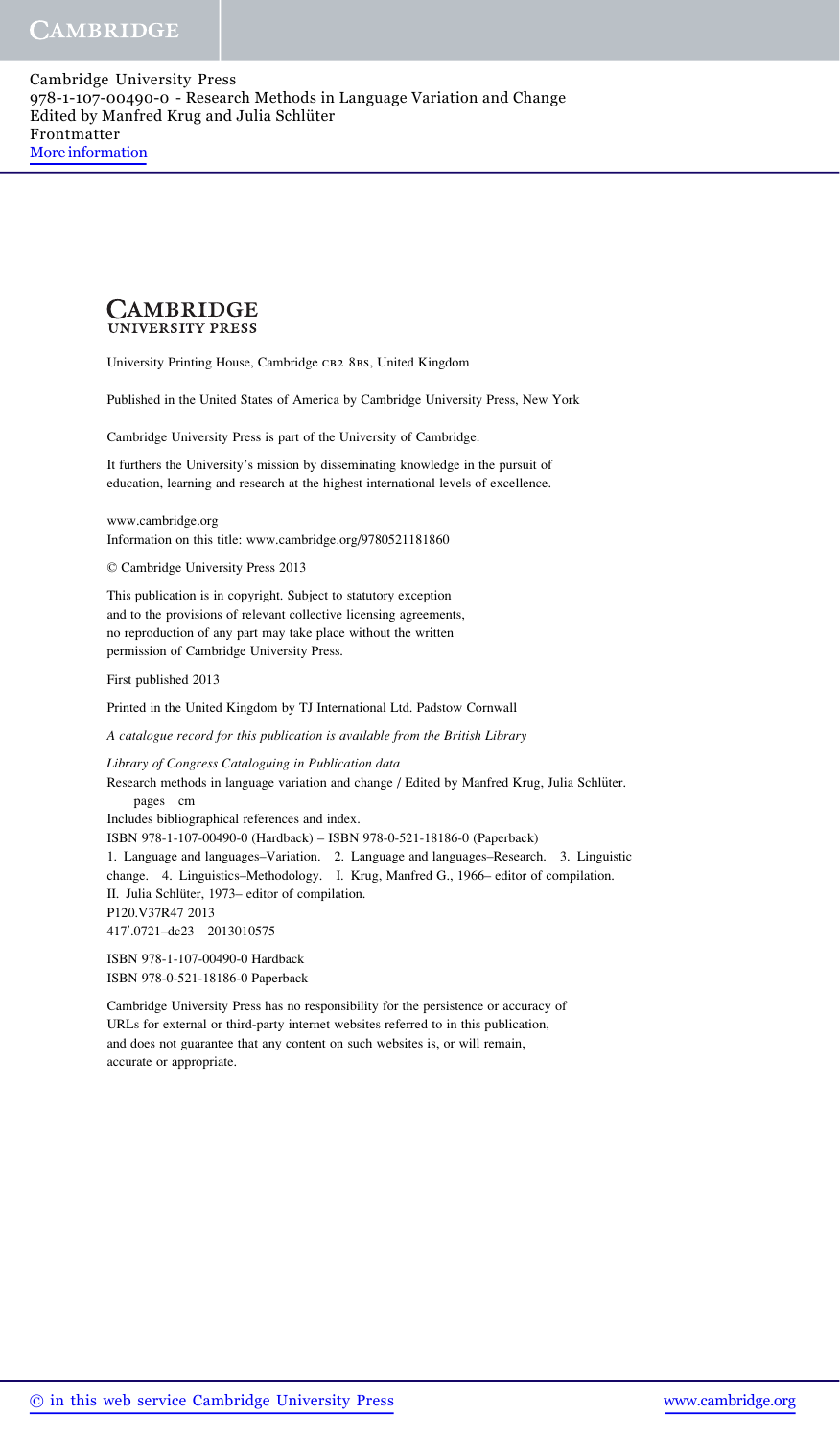### **Contents**

List of figures viii List of tables xiv List of contributors xviii Preface xxi Acknowledgements xxvi

|   | Introduction: Investigating language variation and change<br>MANFRED KRUG, JULIA SCHLÜTER AND ANETTE ROSENBACH | $\mathbf{1}$ |
|---|----------------------------------------------------------------------------------------------------------------|--------------|
|   | PART 1 Collecting empirical data                                                                               | 15           |
|   | Part 1.1 Fieldwork and linguistic mapping                                                                      | 17           |
|   | 1 Collecting ethnographic and sociolinguistic data<br>DANIEL SCHREIER                                          | 17           |
|   | 2 Using participant observation and social network analysis<br>LYNN CLARK AND GRAEME TROUSDALE                 | 36           |
|   | 3 Computer mapping of language data<br>WILLIAM A. KRETZSCHMAR, JR.                                             | 53           |
|   | Part 1.2 Eliciting linguistic data                                                                             | 69           |
|   | 4 Designing and conducting interviews and questionnaires<br>MANFRED KRUG AND KATRIN SELL                       | 69           |
|   | 5 Obtaining introspective acceptability judgements<br>THOMAS HOFFMANN                                          | 99           |
|   | Part 1.3 Alternatives to standard reference corpora                                                            | 119          |
| 6 | Using historical literature databases as corpora<br>JULIA SCHLÜTER                                             | 119          |

v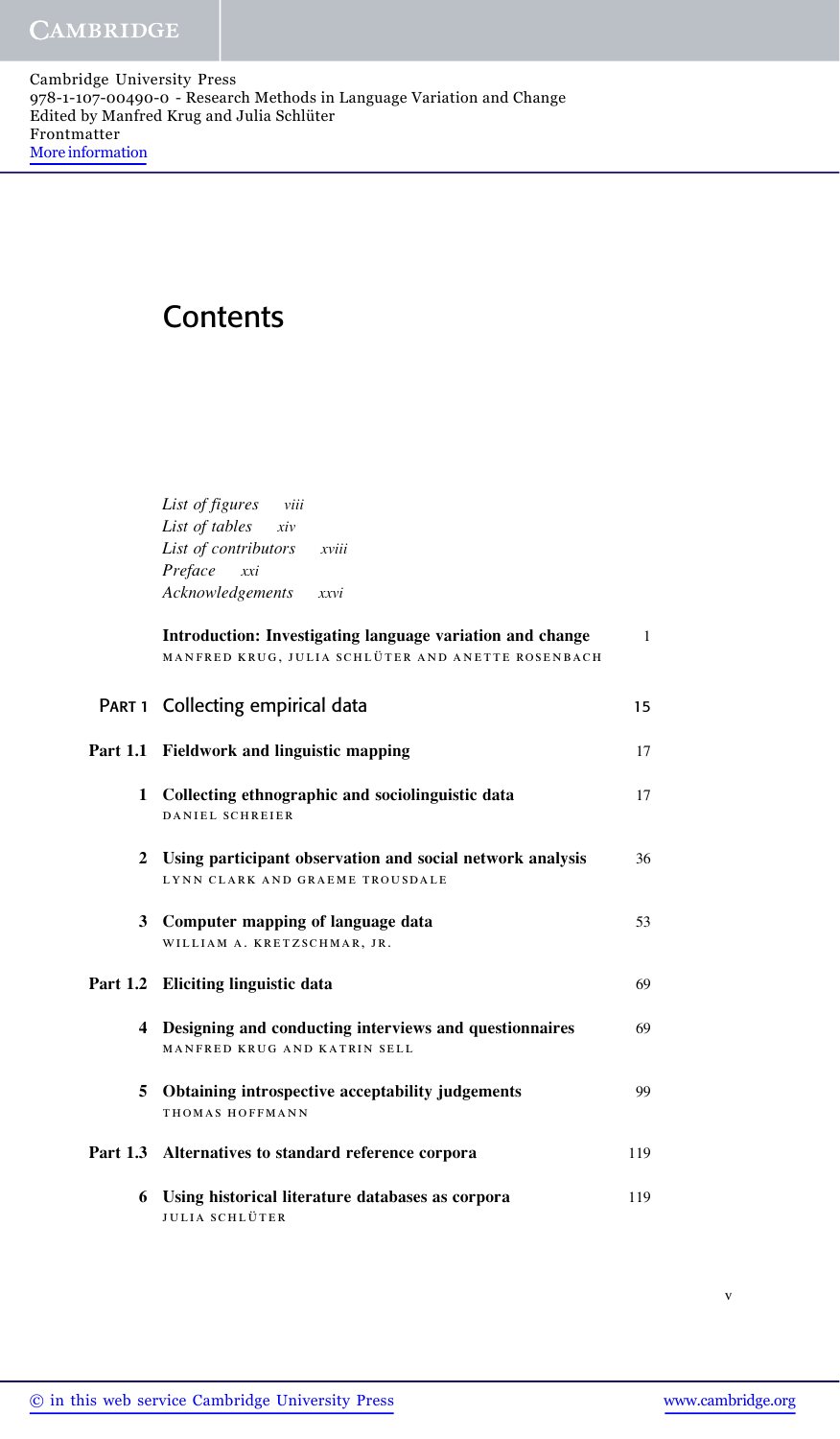| vi | Contents                                                                                             |     |
|----|------------------------------------------------------------------------------------------------------|-----|
|    | 7 Using the OED quotations database as a diachronic corpus<br>GÜNTER ROHDENBURG                      | 136 |
|    | 8 Using web-based data for the study of global English<br><b>MARIANNE HUNDT</b>                      | 158 |
|    | PART 2 Analysing empirical data                                                                      | 179 |
|    | Part 2.1 Corpus analysis                                                                             | 181 |
|    | 9 Using 'small' corpora to document ongoing<br>grammatical change<br>CHRISTIAN MAIR                  | 181 |
|    | 10 Using tag sequences to retrieve grammatical structures<br><b>SEBASTIAN HOFFMANN</b>               | 195 |
|    | 11 Categorizing syntactic constructions in a corpus<br>NICHOLAS SMITH AND ELENA SEOANE               | 212 |
|    | Part 2.2 Phonetic and phonological analysis                                                          | 228 |
| 12 | Analysing phonetic and phonological variation on the<br>segmental level<br><b>ULRIKE GUT</b>         | 228 |
|    | 13 Analysing phonetic and phonological variation on the<br>suprasegmental level<br><b>ULRIKE GUT</b> | 244 |
|    | 14 Reconstructing stress in Old and Middle English<br>DONKA MINKOVA                                  | 260 |
|    | Part 2.3 Combinations of multiple types of data                                                      | 278 |
|    | 15 Combining elicitation data with corpus data<br>ANETTE ROSENBACH                                   | 278 |
|    | 16 Using convergent evidence from psycholinguistics<br>and usage<br>MARILYN FORD AND JOAN BRESNAN    | 295 |
| 17 | Applying typological methods in dialectology<br>LIESELOTTE ANDERWALD AND BERND KORTMANN              | 313 |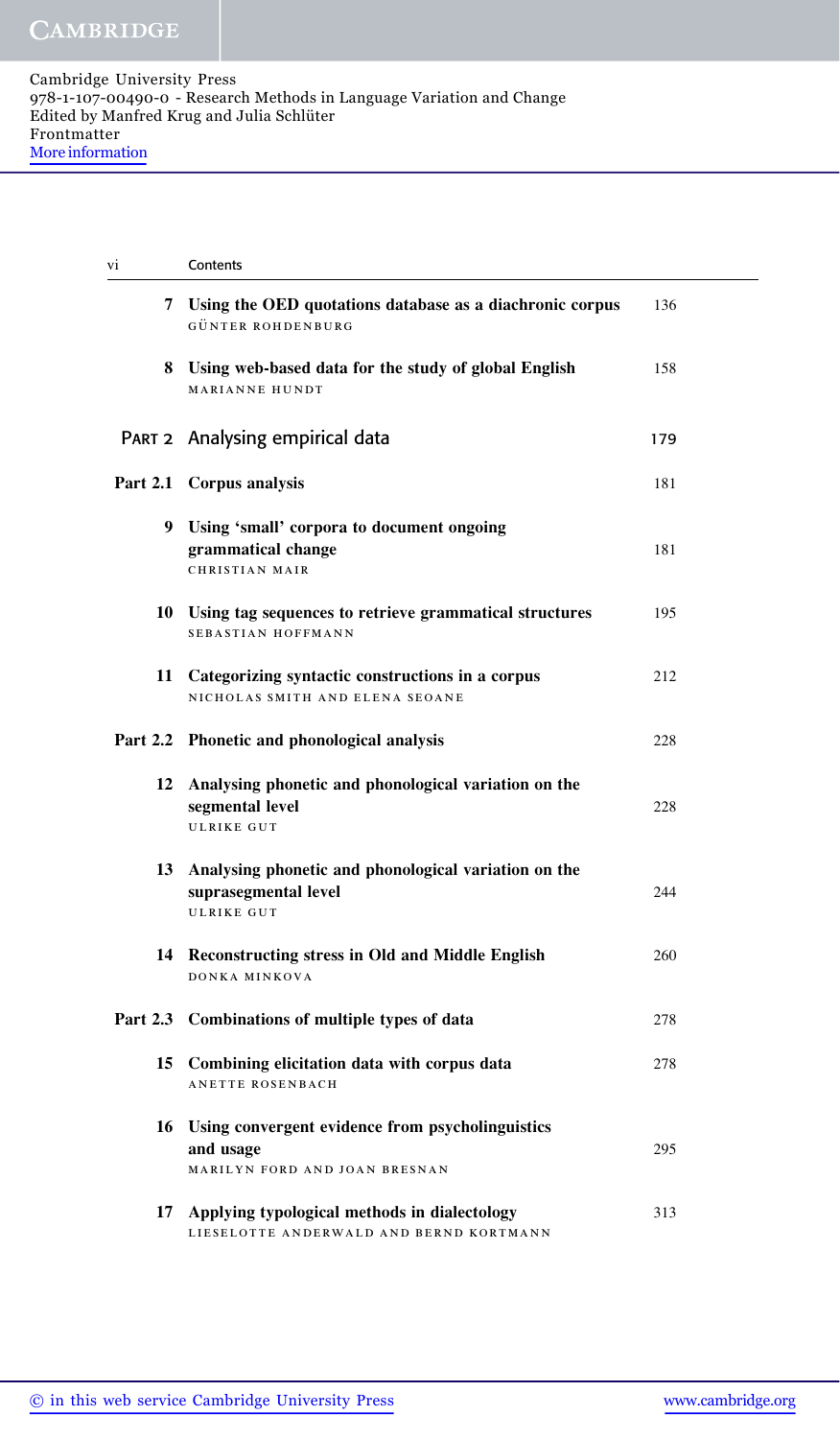|    |                                                                                                                                                                                    | Contents | V <sub>1</sub> |
|----|------------------------------------------------------------------------------------------------------------------------------------------------------------------------------------|----------|----------------|
|    | PART 3 Evaluating empirical data                                                                                                                                                   | 335      |                |
|    | Part 3.1 Basic statistical analysis                                                                                                                                                | 337      |                |
| 18 | Quantifying variation and estimating the effects of sample<br>size on the frequencies of linguistic variables<br>HEIKKI MANNILA, TERTTU NEVALAINEN AND HELENA<br>RAUMOLIN-BRUNBERG | 337      |                |
| 19 | Elementary statistical testing with R<br><b>STEFAN TH. GRIES</b>                                                                                                                   | 361      |                |
|    | Part 3.2 Multifactorial analysis                                                                                                                                                   | 382      |                |
| 20 | Analysing and interpreting variation in the sociolinguistic<br>tradition<br>SALI A. TAGLIAMONTE                                                                                    | 382      |                |
| 21 | Identifying multi-dimensional patterns of variation<br>across registers<br>DOUGLAS BIBER AND BETHANY GRAY                                                                          | 402      |                |
| 22 | Computing linguistic distances between varieties<br>APRIL MCMAHON AND WARREN MAGUIRE                                                                                               | 421      |                |
| 23 | Analysing aggregated linguistic data<br>BENEDIKT SZMRECSANYI                                                                                                                       | 433      |                |
|    | <i>Bibliography</i><br>456                                                                                                                                                         |          |                |

Index 501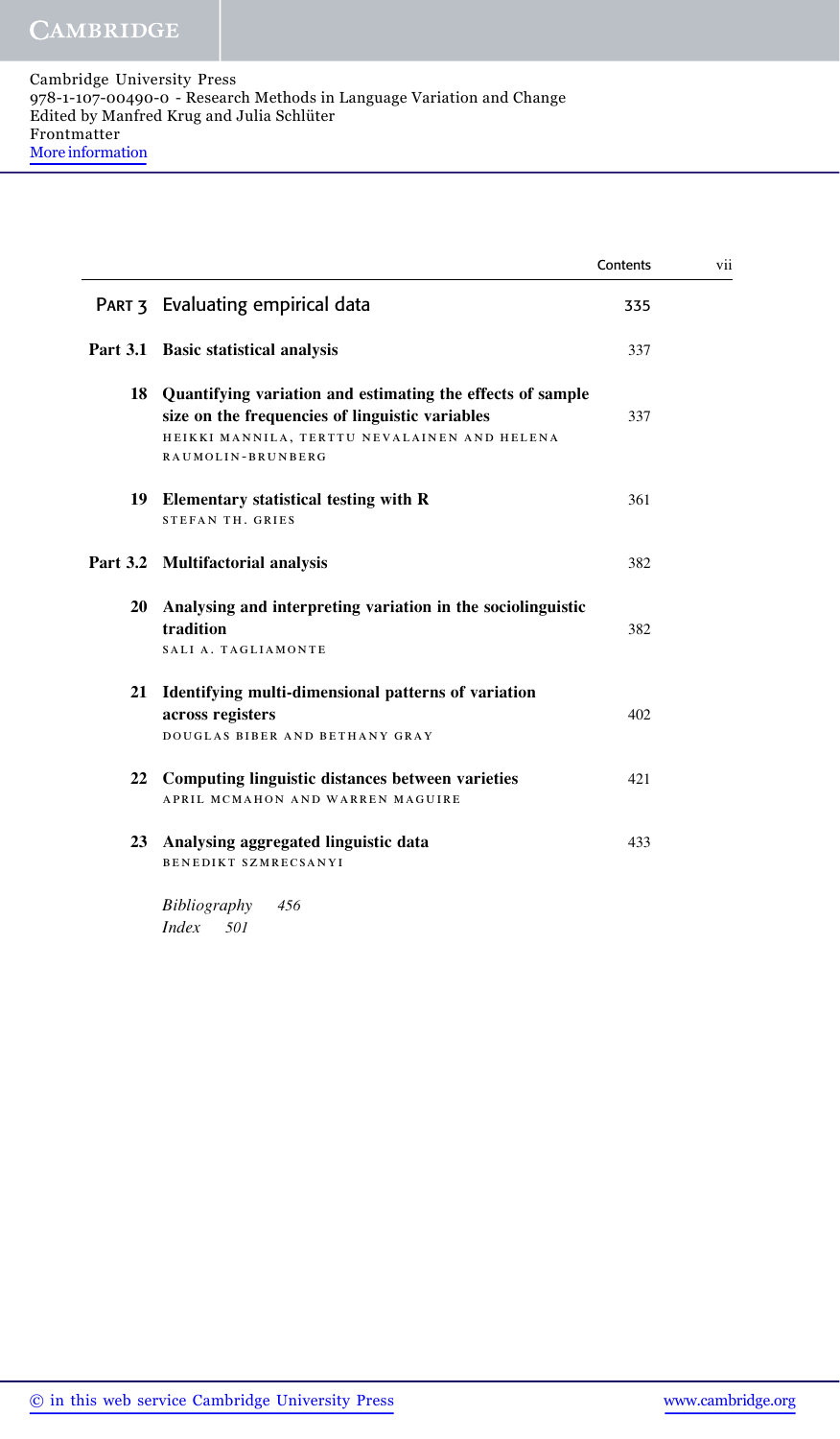## Figures

| 1   | The deductive approach typically used in quantitative research         |    |
|-----|------------------------------------------------------------------------|----|
|     | and the inductive logic of research in a qualitative study             | 4  |
| 2   | The empirical cycle                                                    | 5  |
| 3   | Types of linguistic data, arranged according to their                  |    |
|     | degree of naturalness/monitoring                                       | 6  |
| 2.1 | Aggregate network sociogram for WFHPB                                  | 42 |
| 3.1 | Map of American dialects (Kurath 1949)                                 | 54 |
| 3.2 | Dragonfly (Kurath 1949)                                                | 55 |
| 3.3 | Graphic plotter grid for 'kindling' (1986)                             | 60 |
| 3.4 | Layers in a GIS display                                                | 62 |
| 3.5 | GIS display with highlighted respondents                               | 63 |
| 3.6 | Density estimation for the response pail                               | 64 |
| 3.7 | Line segments indicating Delaunay Triangulation for                    |    |
|     | <b>LAMSAS</b>                                                          | 66 |
| 3.8 | Levenshtein Distance displayed with MDS                                |    |
|     | from www.let.rug.nl/~kleiweg/lamsas-old/results                        | 67 |
| 4.1 | Types of interviews and degrees of structuredness                      | 72 |
| 4.2 | The different levels of measurement and typical categories             |    |
|     | of answers                                                             | 77 |
| 4.3 | Likert scale                                                           | 77 |
| 4.4 | Histograms (spoken data) for Do you want I get us some                 |    |
|     | ice cream? and You want I buy a drink for you?                         | 87 |
| 4.5 | Histograms (spoken vs. written data) for <i>Do you want I get</i>      |    |
|     | us some ice cream?                                                     | 88 |
| 4.6 | Histograms (spoken vs. written data) for <i>I like this painting</i> , |    |
|     | I prefer the other one, but.                                           | 89 |
| 4.7 | Bamberg questionnaire for lexical and morphosyntactic                  |    |
|     | variation in English (Maltese English version, informant               |    |
|     | information sheet)                                                     | 94 |
| 4.8 | Bamberg questionnaire for lexical and morphosyntactic                  |    |
|     | variation in English (Maltese English version, excerpt                 |    |
|     | from auditory-based grammar part)                                      | 95 |
| 4.9 | Bamberg questionnaire for lexical and morphosyntactic                  |    |
|     | variation in English (Maltese English version, excerpt                 |    |
|     | from lexical part)                                                     | 96 |

viii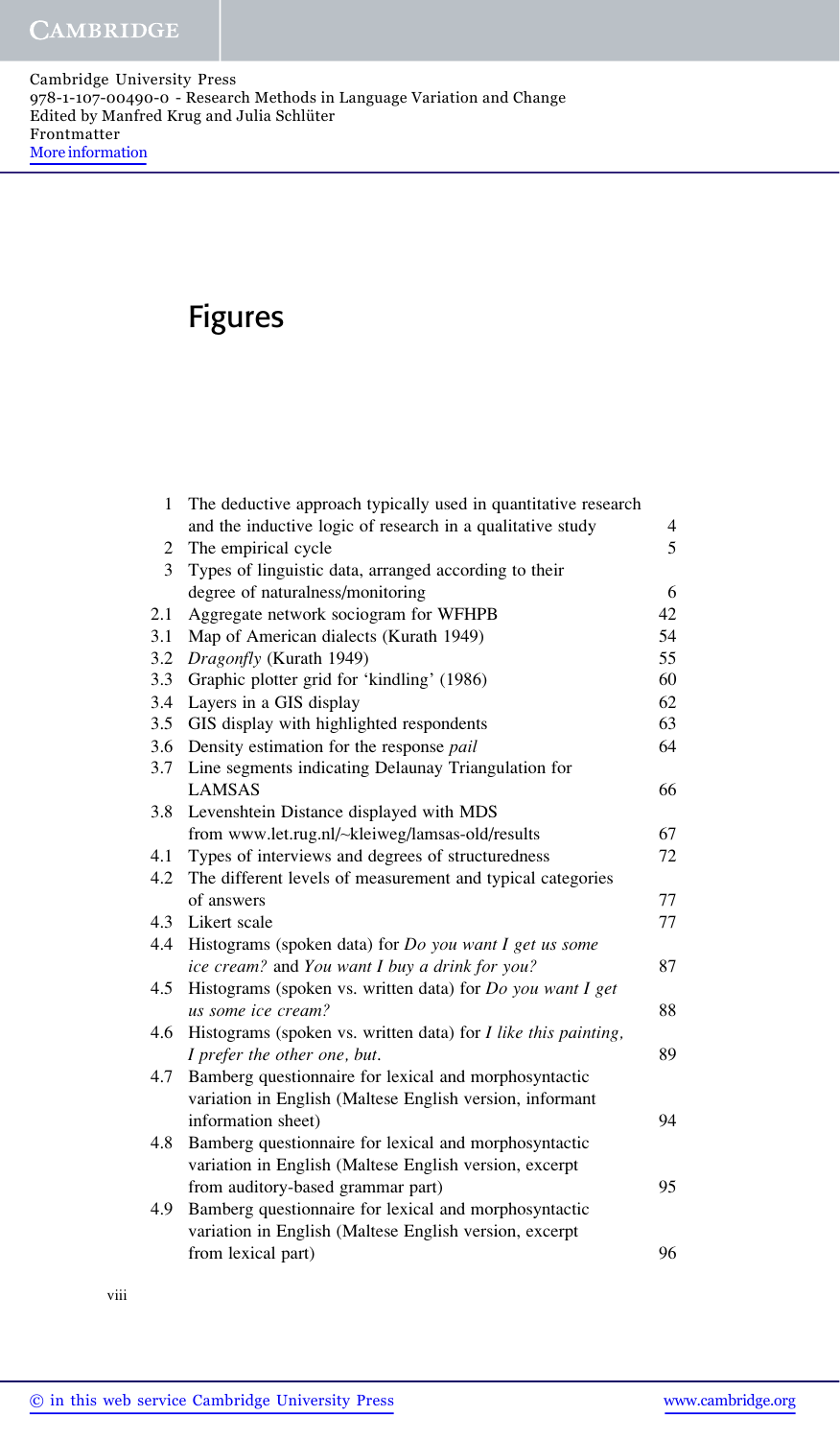|      |                                                                                                                      | List of figures | ix |
|------|----------------------------------------------------------------------------------------------------------------------|-----------------|----|
| 4.10 | Bamberg questionnaire for lexical and morphosyntactic<br>variation in English (Maltese English version, excerpt from |                 |    |
|      | written grammar part)                                                                                                | 97              |    |
| 5.1  | Pied Piping across relativizers and PP types compared                                                                |                 |    |
|      | with fillers (British English speakers)                                                                              | 113             |    |
|      | 5.2 Pied Piping across relativizers and PP types compared                                                            |                 |    |
|      | with fillers (German L2 English learners)                                                                            | 113             |    |
| 5.3  | Stranding means for all relativizers across PP types                                                                 |                 |    |
|      | compared with fillers (British English speakers)                                                                     | 115             |    |
| 5.4  | Stranding means for all relativizers across PP types                                                                 |                 |    |
|      | compared with fillers (German L2 learners)                                                                           | 115             |    |
| 6.1  | Standard Search window and Keyword Browse window in                                                                  |                 |    |
|      | the EEPF database                                                                                                    | 124             |    |
| 6.2  | Brief Summary of Matches window and Context of Matches                                                               |                 |    |
|      | window in the EEPF database                                                                                          | 125             |    |
| 6.3  | The distribution of $min(e)$ and my in prenominal position                                                           |                 |    |
|      | as a function of the initial sound of the following word                                                             |                 |    |
|      | in PPCME2 and PPCEME                                                                                                 | 127             |    |
| 6.4  | The distribution of $min(e)$ and my in prenominal position                                                           |                 |    |
|      | as a function of the initial sound of the following word in                                                          |                 |    |
|      | (PPCME2 and) EEPF                                                                                                    | 128             |    |
| 6.5  | The distribution of regular and irregular past tense and past                                                        |                 |    |
|      | participle forms of the verbs burn, dream, dwell, kneel, leap                                                        |                 |    |
|      | and learn in ARCHER (BrE only)                                                                                       | 129             |    |
| 6.6  | The distribution of regular and irregular past tense and past                                                        |                 |    |
|      | participle forms of the verbs burn, dream, dwell, kneel, leap                                                        |                 |    |
|      | and learn in EEPF, ECF and NCF                                                                                       | 130             |    |
| 6.7  | The occurrence of adverbs intervening between the negators                                                           |                 |    |
|      | not and never and attributive adjectives in ECF, NCF                                                                 |                 |    |
|      | and EPD (1701-1903)                                                                                                  | 132             |    |
| 8.1  | Search for potential combinations of the progressive passive                                                         |                 |    |
|      | with the present or past perfect in the Advanced Search                                                              |                 |    |
|      | mode of Google                                                                                                       | 164             |    |
| 8.2  | Present progressive passives in stratified reference corpora                                                         |                 |    |
|      | and web-derived monitor corpora                                                                                      | 176             |    |
| 9.1  | Five matching corpora of twentieth-century written standard                                                          |                 |    |
|      | English                                                                                                              | 183             |    |
| 9.2  | Specificational clefts (all types) in five corpora of                                                                |                 |    |
|      | twentieth-century written English                                                                                    | 189             |    |
| 9.3  | Specificational clefts - towards a constructional split                                                              | 189             |    |
|      | 9.4 Four types of specificational clefts in two corpora of                                                           |                 |    |
|      | twentieth-century spoken English                                                                                     | 190             |    |
| 10.1 | Extract from a BNCweb query result for the                                                                           |                 |    |
|      | query $AT0$ $\{N\}$                                                                                                  | 200             |    |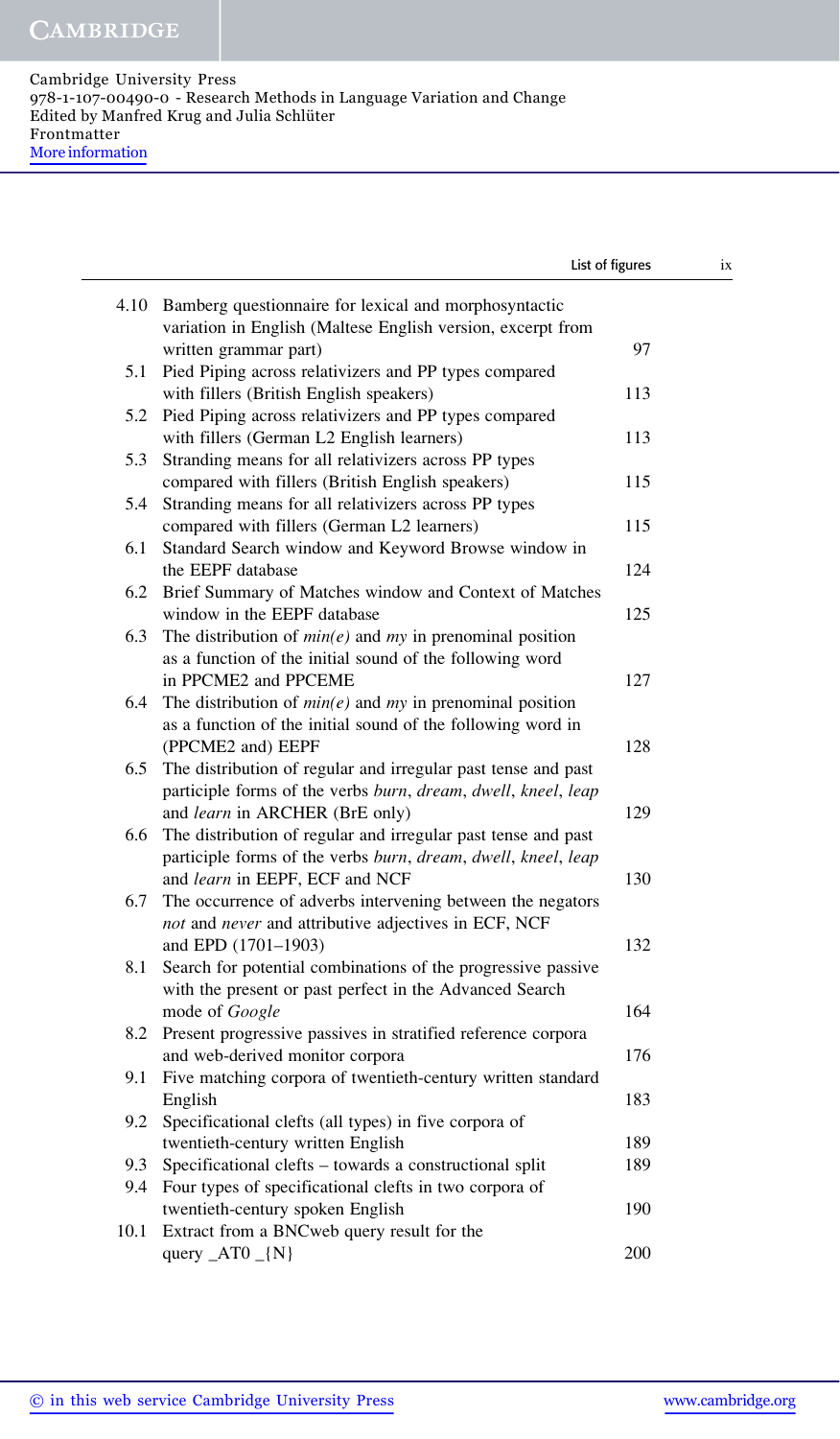| X |      | List of figures                                                                                  |     |
|---|------|--------------------------------------------------------------------------------------------------|-----|
|   |      | 10.2 Extract from a BNCweb query result for the                                                  |     |
|   |      | query _DPS $_{\text{N}}$                                                                         | 201 |
|   |      | 10.3 Extract from a BNCweb query result for the query                                            |     |
|   |      | $(\_AT0 \_DT0 \_DPS)^*$ $_{\_{}$ {A} $_{\_{}$ {N}                                                | 201 |
|   |      | 10.4 Extract from a BNCweb query result for the query                                            |     |
|   |      | $(\_AT0 \_DT0 \_DPS)^* ((\_AV0)^*  \_A)$                                                         |     |
|   |      | $(\_CJCN,$ $PUN)$ + $\_$ {N}                                                                     | 204 |
|   | 10.5 | Extract from a BNCweb query result for the query (_AT0 _                                         |     |
|   |      | DT0l_DPS)* $((\_AV0)^* \_ {A} (CJCA\_PUN)?)^* (\_ {N})+$                                         | 205 |
|   |      | 10.6 Extract from a BNCweb query result for the query ((longest))                                |     |
|   |      |                                                                                                  |     |
|   |      | $(\_AT0 \_DT0 \_DPS)*((\_AV0)* \_A)(\_CJCN,\_PUN)?)*$                                            | 206 |
|   |      | $(\lfloor N \rfloor) +$                                                                          |     |
|   |      | 10.7 Extract from a BNCweb query result for the query ((longest))                                |     |
|   |      | $(\_AT0 \_DT0 \_DPS)*((\_AV0)* \_A)(\_CJCN,\_PUN)?)*$                                            |     |
|   |      | $(\_ \{N\})+$ (of $(\_ \AT0\_{\underline{D}})$ T0l $\underline{D}$ PS)* $((\_ \AV0)^* \_ \{A\})$ |     |
|   |      | $(\_CICN,$ PUN)?)* $(\_ \{N\})+)+$                                                               | 207 |
|   |      | 11.1 Prominence hierarchies                                                                      | 214 |
|   | 11.2 | Categorizing information status of long passives within                                          |     |
|   |      | corpus software (WordSmith)                                                                      | 218 |
|   | 11.3 | An annotated database of the long passive, using Excel                                           | 220 |
|   | 12.1 | The IPA transcription symbols for the cardinal vowels                                            |     |
|   |      | Reprinted with permission from the International Phonetic                                        |     |
|   |      | Association. Copyright 2005 by International Phonetic                                            |     |
|   |      | Association                                                                                      | 231 |
|   |      | 12.2 Spectrogram of the vowels [i], [1], [e], [æ], [p], [o], [v]                                 |     |
|   |      | and [u] with indication of the formants                                                          | 233 |
|   | 12.3 | Acoustic map for some American English vowels.                                                   |     |
|   |      | Reprinted with permission from Gut (2009: 154)                                                   | 235 |
|   | 12.4 | A participant in an EMA experiment. Reprinted with                                               |     |
|   |      | permission from Draxler (2008: 73)                                                               | 237 |
|   | 12.5 | A speaker on a nasometer                                                                         | 237 |
|   | 12.6 | The IPA transcription symbols for the pulmonic consonants                                        |     |
|   |      | Reprinted with permission from the International Phonetic                                        |     |
|   |      | Association. Copyright 2005 by International Phonetic                                            |     |
|   |      | Association                                                                                      | 238 |
|   | 12.7 | The IPA transcription symbols for phonetic details: the                                          |     |
|   |      | diacritics. Reprinted with permission from the International                                     |     |
|   |      | Phonetic Association. Copyright 2005 by International                                            |     |
|   |      | Phonetic Association                                                                             | 240 |
|   | 12.8 | Measurement of the VOT of the /k/ in came                                                        | 240 |
|   | 12.9 | Palatograms of [t] and [d] for two speakers. Reprinted with                                      |     |
|   |      | permission from Gut (2009: 47)                                                                   | 242 |
|   | 13.1 | Measurement of the pitch height and intensity at mid-point                                       |     |
|   |      | of the first vowel in cassette                                                                   | 246 |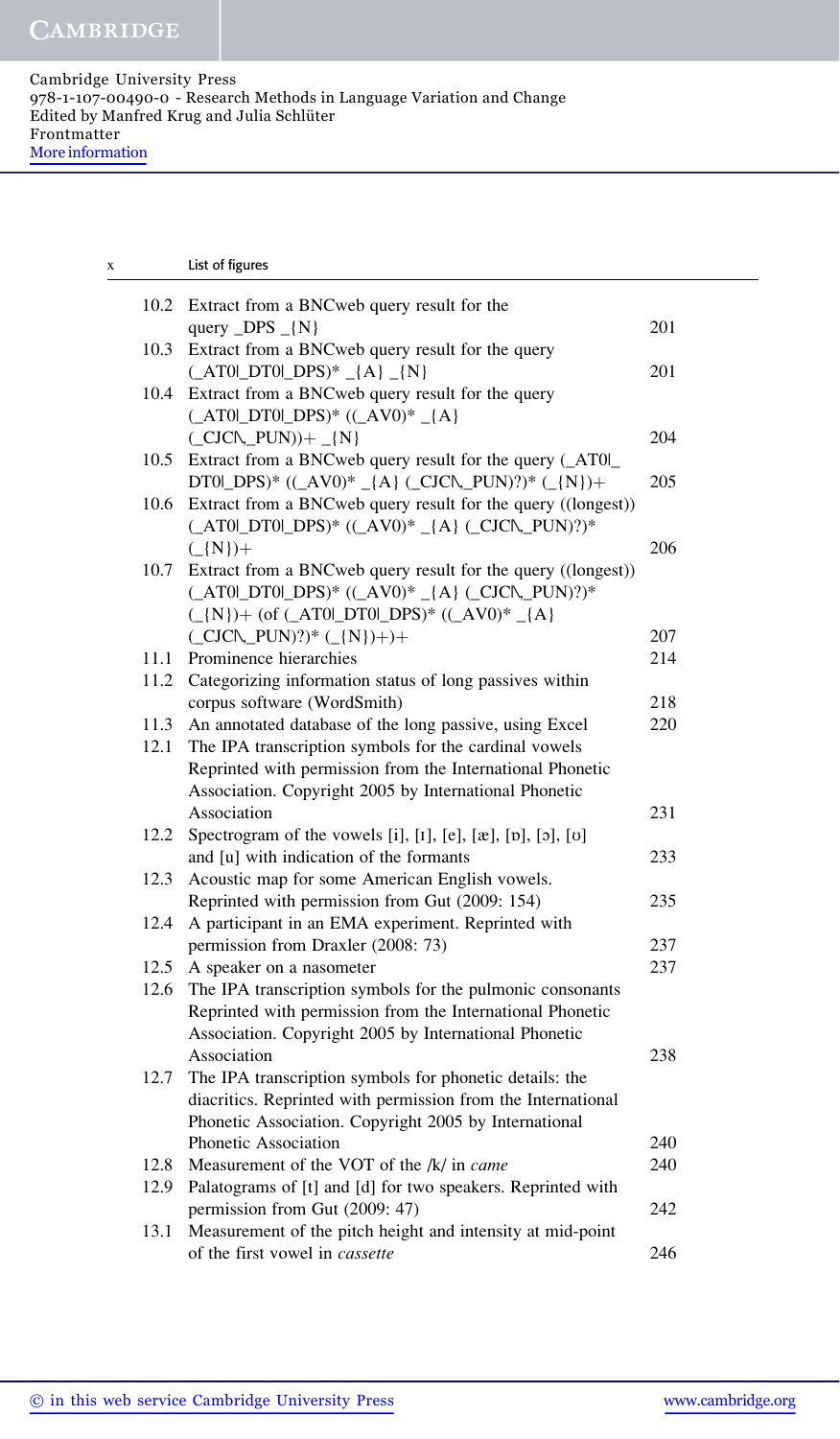÷

|                   |                                                                | List of figures | Xİ |
|-------------------|----------------------------------------------------------------|-----------------|----|
|                   | 13.2 Power spectrum of the vowel /p/ in <i>object</i>          | 247             |    |
| 13.3              | Division of the utterance Give her the post into vocalic and   |                 |    |
|                   | consonantal intervals in Praat                                 | 250             |    |
| 13.4              | Interlinear transcription of the intonation of the utterance   |                 |    |
|                   | She didn't want to leave                                       | 254             |    |
| 13.5              | Example of a ToBI transcription of the utterance a tiger and   |                 |    |
|                   | a mouse were walking in a field with the waveform (top),       |                 |    |
|                   | spectrogram, in which the pitch movement (line) is plotted     |                 |    |
|                   | (middle) and three transcription tiers (bottom)                | 256             |    |
| 13.6              | Pitch movement and points of measurement for wide and          |                 |    |
|                   | small pitch range according to Patterson (2000)                | 258             |    |
| 14.1              | Pre-tonic syllable loss in English                             | 264             |    |
| 15.1              | Animacy versus weight in the experimental study: relative      |                 |    |
|                   | frequency of the s-genitive and the of-genitive                | 287             |    |
| 15.2a             | Weight of the possessor with human possessors in the           |                 |    |
|                   | ICE-GB: relative frequency of the s-genitive and the           |                 |    |
|                   | of-genitive                                                    | 290             |    |
| 15.2 <sub>b</sub> | Weight of the possessor with inanimate possessors in           |                 |    |
|                   | the ICE-GB: relative frequency of the s-genitive and the       |                 |    |
|                   | $of$ -genitive                                                 | 290             |    |
| 16.1              | The model formula for datives                                  | 298             |    |
| 17.1              | eWAVE map for feature $155$ ( $ain't$ as the negated           |                 |    |
|                   | form of $be$ )                                                 | 320             |    |
| 17.2              | Accounting for gender diffusion in terms of Sasse's            |                 |    |
|                   | <b>Individuation Hierarchy</b>                                 | 321             |    |
| 17.3              | Analyticity by syntheticity                                    | 325             |    |
| 17.4              | Decrease in analyticity and increase in syntheticity in        |                 |    |
|                   | written vs. spoken varieties of English                        | 327             |    |
| 18.1              | Results given by the four different estimation methods for     |                 |    |
|                   | the frequency of (ing)                                         | 345             |    |
| 18.2              | Results given by the four different estimation methods for     |                 |    |
|                   | the frequency of (you)                                         | 346             |    |
| 18.3              | Scatterplots of the frequency of the (ing) variable at 40-year |                 |    |
|                   | intervals, comparing the four estimation methods pooling,      |                 |    |
|                   | average of averages, Bayesian, and bootstrap                   | 348             |    |
| 18.4              | The Bayesian estimate and posterior interval as a function     |                 |    |
|                   | of the bootstrap estimate (a) (ing); (b) (you)                 | 349             |    |
| 18.5              | The Bayesian and bootstrap estimates and the width of the      |                 |    |
|                   | confidence interval for (ing) for samples ranging in size      |                 |    |
|                   | from 15 to 130 persons                                         | 351             |    |
| 18.6              | (a) The standard deviation in the Bayesian estimate for        |                 |    |
|                   | samples of size 15, 30, and 50, as a function of the Bayesian  |                 |    |
|                   | estimate. (b) The standard deviation in the bootstrap estimate |                 |    |
|                   |                                                                |                 |    |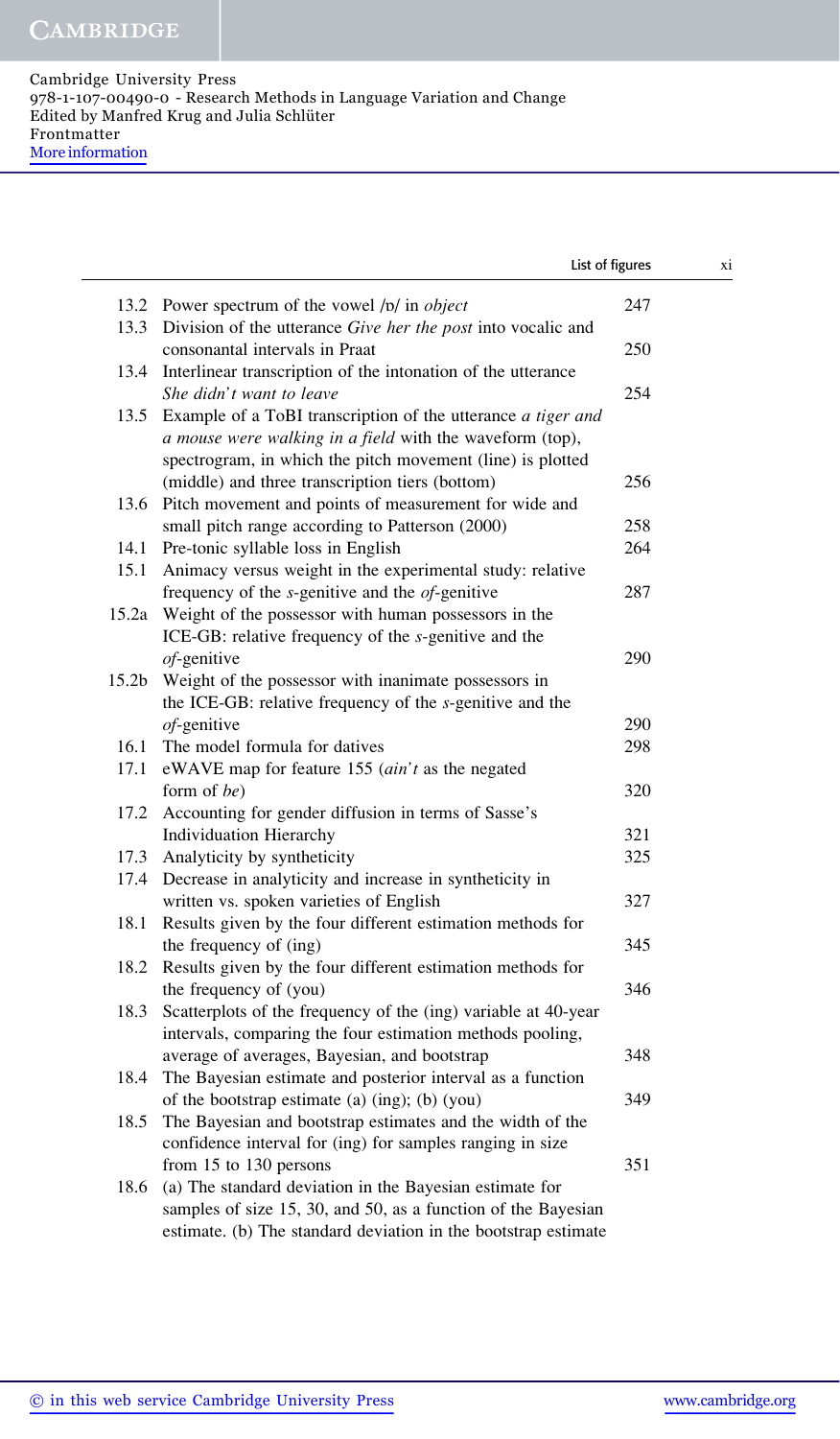| xii  | List of figures                                                                                                                                                                                |     |
|------|------------------------------------------------------------------------------------------------------------------------------------------------------------------------------------------------|-----|
| 18.7 | for samples of size $15$ , 30, and 50, as a function of the<br>bootstrap estimate<br>(a) The standard deviation in the Bayesian estimate for                                                   | 352 |
|      | samples of size 15, 30, and 50, as a function of the Bayesian<br>estimate. (b) The standard deviation in the bootstrap estimate<br>for samples of size $15$ , 30, and 50, as a function of the |     |
|      | bootstrap estimate                                                                                                                                                                             | 353 |
| 18.8 | (a, c) Bayesian estimates for the full data set vs. Bayesian                                                                                                                                   |     |
|      | estimates based on persons with at least 10 (a) or $5$ (c)                                                                                                                                     |     |
|      | attestations. (b, d) Bootstrap estimates for the full data                                                                                                                                     |     |
|      | set vs. bootstrap estimates based on persons with at least                                                                                                                                     |     |
|      | 10 (b) or 5 (d) attestations                                                                                                                                                                   | 355 |
| 18.9 | (a, c) Bayesian estimates for the full data set vs. Bayesian                                                                                                                                   |     |
|      | estimates based on persons with at least 10 (a) or $5$ (c)                                                                                                                                     |     |
|      | attestations. (b, d) Bootstrap estimates for the full data                                                                                                                                     |     |
|      | set vs. bootstrap estimates based on persons with at least                                                                                                                                     |     |
|      | 10 (b) or 5 (d) attestations                                                                                                                                                                   | 356 |
| 19.1 | Association plot for the relation between question and                                                                                                                                         |     |
|      | answer syntax                                                                                                                                                                                  | 370 |
|      | 19.2 Boxplot for the relation between subordinate clause<br>length and mode                                                                                                                    | 373 |
|      | 19.3 Line plots and smoothers for the normalized frequencies                                                                                                                                   |     |
|      | of in and just because over time                                                                                                                                                               | 377 |
|      | 19.4 Choosing a $U$ test / two sample Wilcoxon test in the                                                                                                                                     |     |
|      | R commander                                                                                                                                                                                    | 380 |
|      | 19.5 Performing a $U$ test / two sample Wilcoxon test in the                                                                                                                                   |     |
|      | R commander                                                                                                                                                                                    | 381 |
| 20.1 | Overall frequency of consonant cluster simplification in                                                                                                                                       |     |
|      | York and Toronto                                                                                                                                                                               | 390 |
|      | 20.2 Frequency of consonant cluster simplification by                                                                                                                                          |     |
|      | individual in York                                                                                                                                                                             | 391 |
| 20.3 | Frequency of consonant cluster simplification by                                                                                                                                               |     |
|      | individual in Toronto                                                                                                                                                                          | 391 |
|      | 20.4 Distribution of consonant cluster simplification by following                                                                                                                             |     |
|      | phonological context by individual in York                                                                                                                                                     | 392 |
| 20.5 | Distribution of consonant cluster simplification by following                                                                                                                                  |     |
|      | phonological context by individual in Toronto                                                                                                                                                  | 392 |
| 20.6 | Distribution of consonant cluster simplification by following                                                                                                                                  |     |
|      | phonological context in York and Toronto                                                                                                                                                       | 393 |
| 21.1 | Mean scores of university registers along Dimension                                                                                                                                            |     |
|      | 1 - Oral vs. literate discourse                                                                                                                                                                | 412 |
| 21.2 | Mean scores of registers along Dimension $2$ – Procedural vs.                                                                                                                                  |     |
|      | content-focused discourse                                                                                                                                                                      | 416 |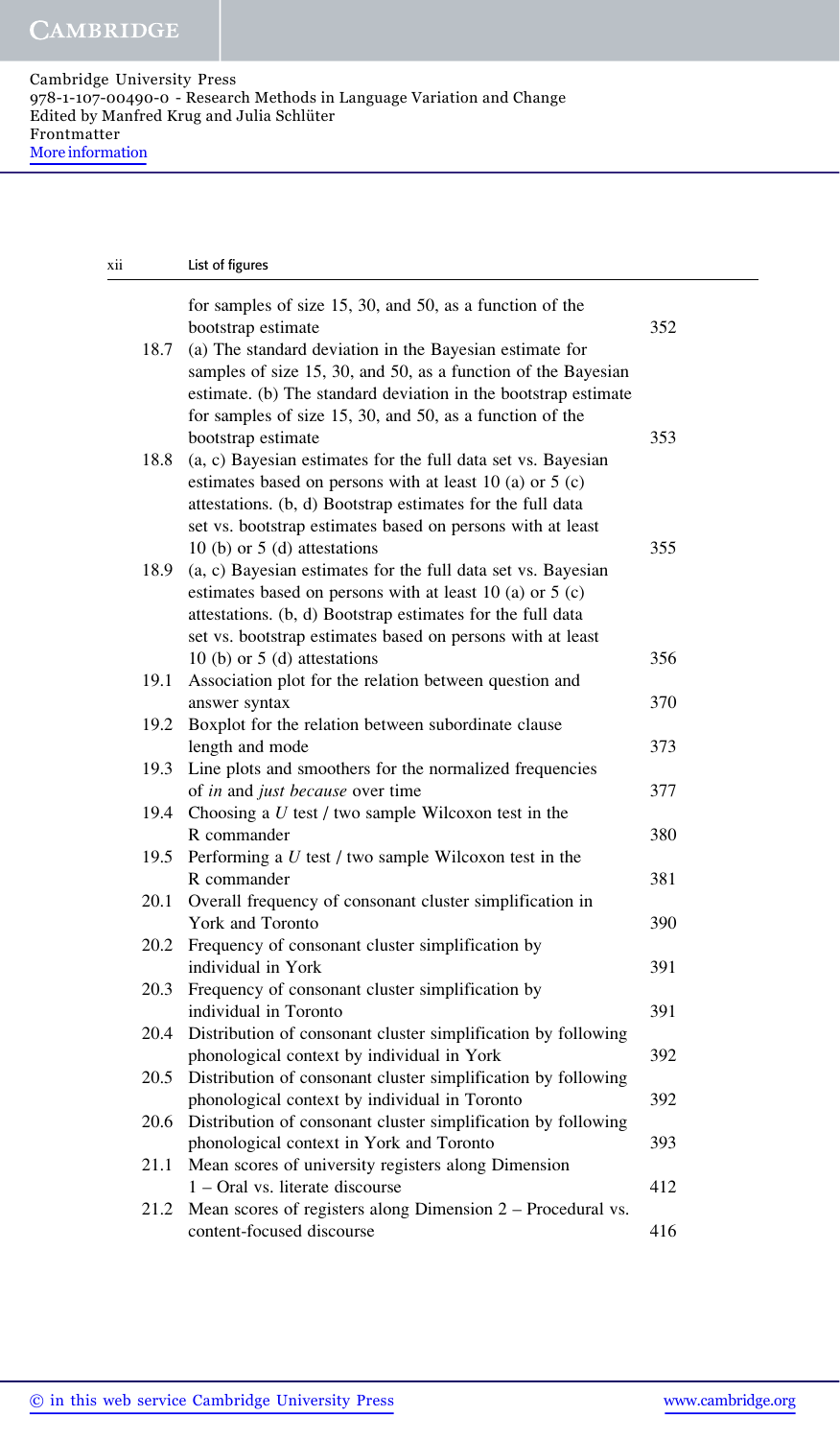|      |                                                                   | List of figures | xiii |
|------|-------------------------------------------------------------------|-----------------|------|
|      | 21.3 Mean scores of registers along Dimension 4 – Teacher-        |                 |      |
|      | centered stance                                                   | 418             |      |
| 22.1 | Length comparisons for English vowels                             | 424             |      |
|      | 22.2 NeighborNet of all modern English Typical varieties          | 426             |      |
|      | 22.3 Words contributing to the difference between Glasgow         |                 |      |
|      | and Sheffield                                                     | 427             |      |
| 22.4 | All modern English Typical varieties; items with                  |                 |      |
|      | postvocalic /r/ excluded                                          | 428             |      |
| 22.5 | NeighborNet for Newcastle and Edinburgh – Typical and             |                 |      |
|      | Traditional varieties plus individual speakers                    | 430             |      |
| 23.1 | Visualization of the 34 x 2 index matrix: BNC macro               |                 |      |
|      | registers – analyticity by syntheticity (in index points, $ptw$ ) | 438             |      |
|      | 23.2 Link map - traditional British English dialects              | 443             |      |
|      | 23.3 Scatterplots – morphosyntactic distance versus as-the-       |                 |      |
|      | crow-flies distance, least-cost travel time and Trudgill's        |                 |      |
|      | linguistic gravity index (log scale)                              | 444             |      |
|      | 23.4 Two-dimensional multidimensional scaling plot – varieties    |                 |      |
|      | of English worldwide                                              | 448             |      |
| 23.5 | Dendrogram deriving from hierarchical agglomerative               |                 |      |
|      | cluster analysis – varieties of English worldwide (clustering     |                 |      |
|      | algorithm: Ward)                                                  | 449             |      |
|      |                                                                   |                 |      |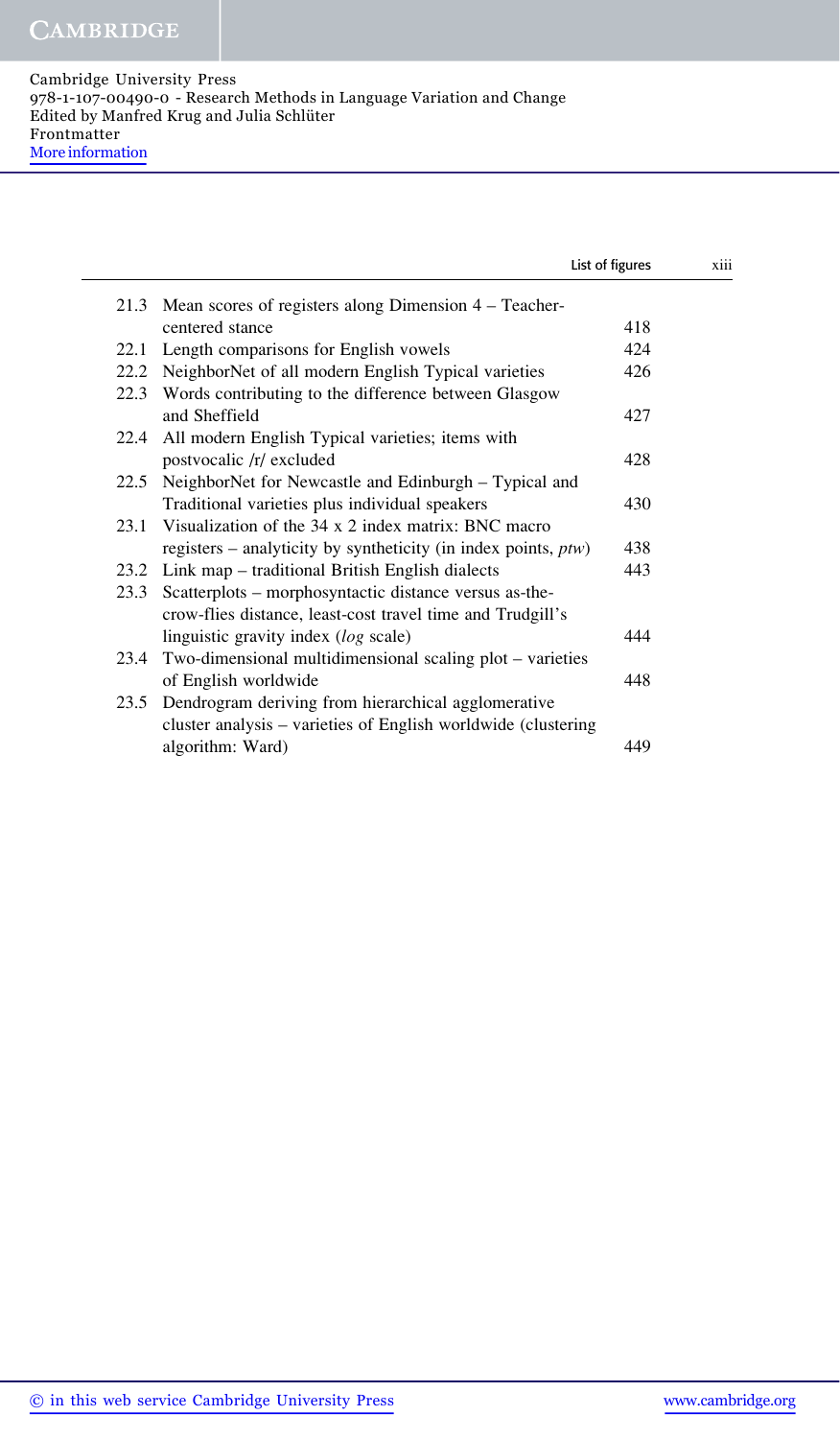## Tables

| 1   | Survey of methods used in different linguistic subdisciplines,        |     |  |
|-----|-----------------------------------------------------------------------|-----|--|
|     | according to the information given in article abstracts in            |     |  |
|     | recent issues of relevant journals                                    | 8   |  |
| 2.1 | Example of part of a binary matrix                                    | 41  |  |
| 2.2 | Extract from the aggregate network                                    | 41  |  |
| 2.3 | Social groups in WFHPB (summary of multiple clique                    |     |  |
|     | analyses)                                                             | 43  |  |
| 2.4 | Linguistic factor groups for Varbrul analysis of (th)                 | 46  |  |
| 2.5 | Social factor groups for Varbrul analysis of (th)                     | 46  |  |
| 2.6 | Cognitive factor groups for Varbrul analysis of (th)                  | 47  |  |
| 2.7 | Multivariate analysis of the contribution of factors selected         |     |  |
|     | as significant to the probability of (th): [f]                        | 48  |  |
| 2.8 | Social groups which favour th-fronting in WFHPB                       | 50  |  |
| 2.9 | Social groups which disfavour th-fronting in WFHPB                    | 50  |  |
| 4.1 | Median, mean and standard deviation for Do you want I get             |     |  |
|     | us some ice-cream?                                                    | 85  |  |
| 4.2 | Median, mean and standard deviation for You want I buy                |     |  |
|     | a drink for you?                                                      | 85  |  |
| 4.3 | Median, mean and standard deviation for Do you want me                |     |  |
|     | to get us some ice-cream?                                             | 86  |  |
| 4.4 | Median, mean and standard deviation for You want me to                |     |  |
|     | buy a drink for you?                                                  | 86  |  |
| 4.5 | Median, mean and standard deviation for <i>I like this painting</i> , |     |  |
|     | I prefer the other one, but.                                          | 89  |  |
| 5.1 | Token set-example laugh at: You wouldn't believe the                  |     |  |
|     | $things \ldots$                                                       | 107 |  |
| 5.2 | Counterbalanced material set sentence list                            | 108 |  |
| 5.3 | Repeated measures ANOVA for English L1 and German L2                  |     |  |
|     | informants                                                            | 112 |  |
| 6.1 | Details of three exemplary historical reference corpora               | 120 |  |
| 6.2 | Details of six historical literature databases                        | 122 |  |
| 6.3 | Survey of the three case studies sketched in Sections 4.1–4.3         | 127 |  |
| 7.1 | Intransitive and transitive particle verbs like come in/let in        |     |  |
|     | associated with and immediately followed by prepositional             |     |  |
|     | phrases containing the noun <i>door</i> and its hyponymic             |     |  |

xiv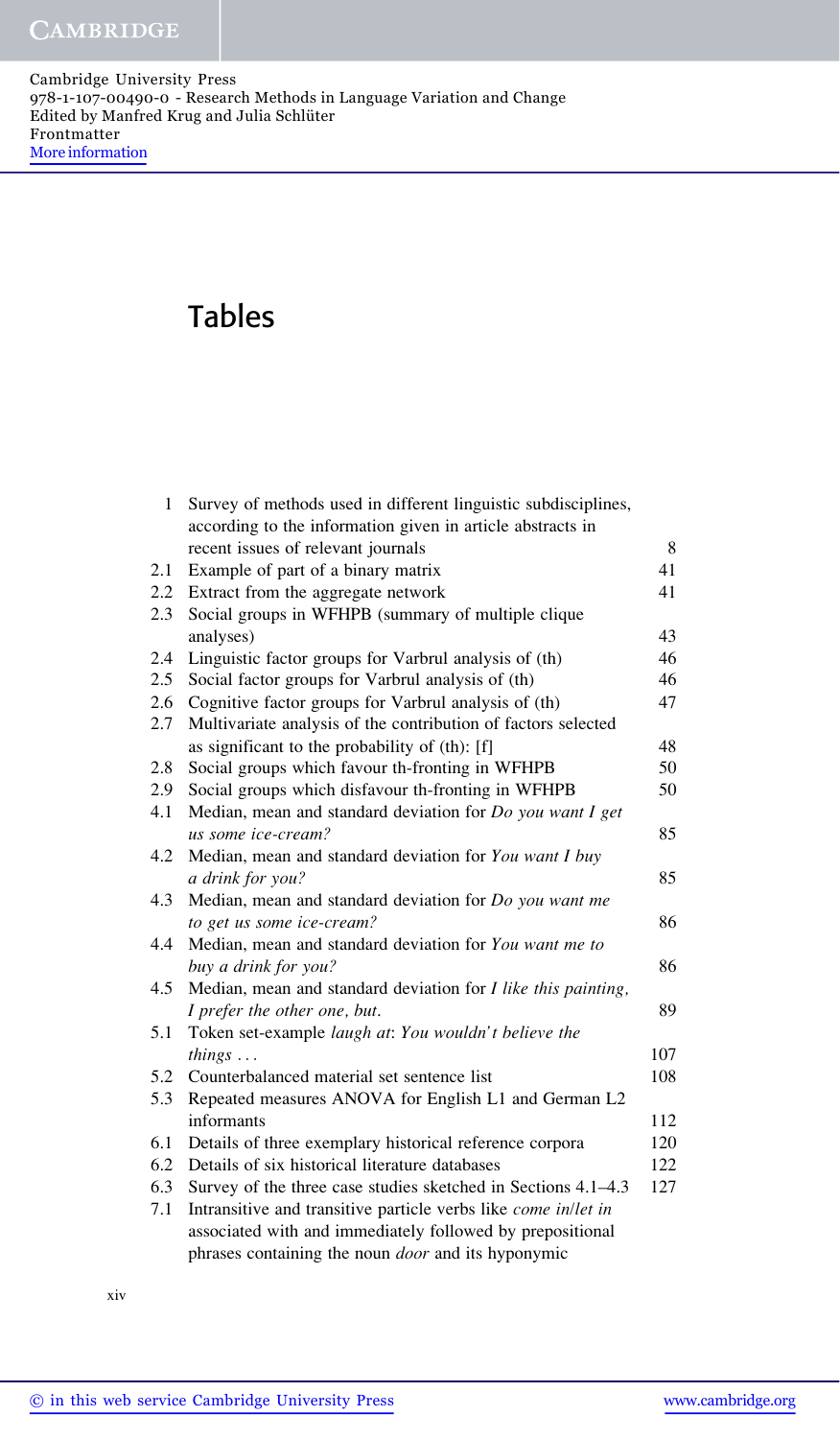|                                                                          | List of tables | XV |
|--------------------------------------------------------------------------|----------------|----|
| compounds like <i>back door</i> in the OED quotations between            |                |    |
| 1490 and 1988                                                            | 139            |    |
| 7.2<br>The evolution of nominal and sentential complements               |                |    |
| governed by the noun risk in the OED quotations                          | 140            |    |
| Number of quotations and estimated words for the five<br>7.3             |                |    |
| centuries between 1500 and 1988                                          | 145            |    |
| in (the) event governing NPs, gerunds and finite clauses<br>7.4          |                |    |
| in the quotations drawn from the OED                                     | 146            |    |
| The rivals in (Adj) hopes and in the (Adj) hope governing<br>7.5         |                |    |
| NPs and sentential complements in the OED quotations                     |                |    |
| $(pmw = per million words)$                                              | 147            |    |
| The relativization of the standard of comparison by means<br>7.6         |                |    |
| of than which/whom in the OED quotations and a series                    |                |    |
| of fiction databases                                                     | 148            |    |
| 7.7<br>Fictional text collections to be compared with the OED            |                |    |
| quotations database                                                      | 148            |    |
| Selected constructions and expressions – regarded as<br>7.8              |                |    |
| relatively formal – in the OED quotations database and                   |                |    |
| the narrative component of the BNC $(={\rm{wridom1}})$                   | 149            |    |
| Selected constructions and expressions - regarded as<br>7.9              |                |    |
| relatively informal – in the OED quotations database and                 |                |    |
| the narrative component of the BNC $(=$ wridom1)                         | 150            |    |
| 7.10<br>The rivalry between more or less explicit variants with          |                |    |
| selected constructions in the OED and the narrative                      |                |    |
| component of the BNC $(=\text{wridom1})$                                 | 150            |    |
| Selected constructions assumed to be associated with<br>7.11             |                |    |
| communicative needs specific to fictional or non-fictional               |                |    |
| text types                                                               | 151            |    |
| The use of thereby (including there by) between 1600<br>7.12             |                |    |
| and 1699 in the OED quotations and the EEPF                              | 152            |    |
| The rivalry between infinitival clauses and prepositional<br>7.13        |                |    |
| gerunds governed by with a view in the OED quotations                    |                |    |
| and fiction databases                                                    | 152            |    |
| The type that of $NP$ -ing in the OED quotations drawn<br>7.14           |                |    |
| from the works of Defoe, Swift, Steele and Addison                       | 153            |    |
| The rivalry between the past participial forms <i>gotten</i> and<br>7.15 |                |    |
| got in the OED quotations drawn from the works of                        |                |    |
| Defoe, Swift, Steele and Addison                                         | 154            |    |
| Structures dependent on in (the) event in the OED<br>7.16                |                |    |
| quotations database                                                      | 155            |    |
| 7.17<br>Objects associated with the (active) verb attest in the          |                |    |
| OED quotations database between 1800 and 1988                            | 155            |    |
| 8.1<br>Potential progressive passives co-occurring with                  |                |    |
| present/past perfect and modal auxiliaries (27 January 2009)             | 164            |    |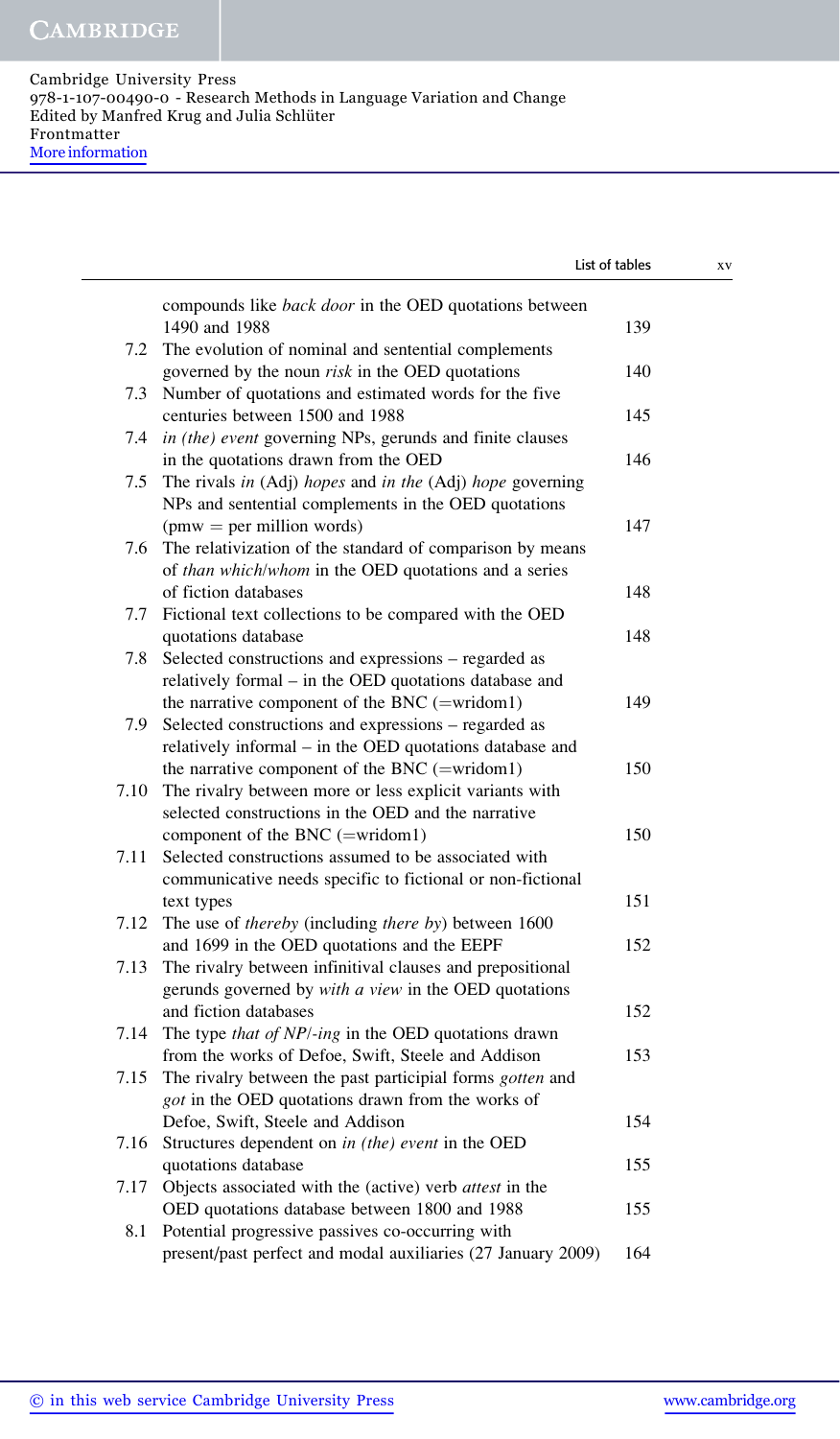| xvi |                   | List of tables                                                |     |
|-----|-------------------|---------------------------------------------------------------|-----|
|     | 8.2a              | Proportion of progressive passives combining with the         |     |
|     |                   | perfect in sub-samples of 100 hits for 'been being'           | 167 |
|     | 8.2b              | Comparison of original results with re-run                    | 167 |
|     |                   | 8.2c Proportion of progressive passives combining with the    |     |
|     |                   | perfect in sub-samples of hits for 'been being'               | 168 |
|     | 8.3               | Number of hits for two exact phrase searches from different   |     |
|     |                   | locations                                                     | 172 |
|     |                   | 8.4 Present and past tense progressive passives in Pakistani, |     |
|     |                   | Bangladeshi and Indian English - relative frequencies         |     |
|     |                   | per million words                                             | 175 |
|     | 9.1               | Specificational clefts (all types) in five corpora of         |     |
|     |                   | twentieth-century written English                             | 189 |
|     | 9.2               | Four types of specificational clefts in two corpora of        |     |
|     |                   | twentieth-century spoken English                              | 190 |
|     | 10.1              | Query strings matching various types of premodification       | 202 |
|     | 12.1              | The standard lexical sets for the analysis of vowel           |     |
|     |                   | inventories with keyword and example words                    | 230 |
|     | 14.1              | Stress doublets in Troilus and Criseyde                       | 273 |
|     | 15.1              | Factor correlation in English genitive variation              | 279 |
|     | 15.2a             | Weight as a relative notion: example with 1-word possessor    | 284 |
|     | 15.2 <sub>b</sub> | Weight as a relative notion: example with 3-word possessor    | 284 |
|     | 15.3              | Genitive constructions: pre- and postmodification patterns    | 285 |
|     | 15.4a             | Testing for the status of animacy: critical conditions        | 286 |
|     | 15.4b             | Testing for the status of weight: critical conditions         | 286 |
|     | 16.1              | Comparison of items 2 and 3                                   | 301 |
|     | 16.2              | Random effect adjustments of US participants, using (4)       | 304 |
|     | 16.3              | Model parameters for the ratings experiment                   | 306 |
|     | 16.4              | Model parameters for the reaction time experiment             | 308 |
|     | 16.5              | Comparison of Australian and US participants in tolerance     |     |
|     |                   | to dative structures with long first arguments                | 309 |
|     | 18.1              | Number of informants in the CEEC with at least 1              |     |
|     |                   | attestation of the linguistic variables, both for the whole   |     |
|     |                   | data and for London                                           | 343 |
|     | 18.2              | Values of (ing) for the 20-year period 1460–1479 for those    |     |
|     |                   | individuals for whom there is at least one occurrence of the  |     |
|     |                   | variable                                                      | 344 |
|     | 19.1              | Table 2 (Appendix 2) from Hundt and Smith (2009),             |     |
|     |                   | cross-tabulating tenses and corpora                           | 363 |
|     |                   | 19.2 Reorganization of Table 2 (Appendix 2) from Hundt and    |     |
|     |                   | Smith (2009)                                                  | 364 |
|     | 19.3              | Fictitious frequencies obtained in a question-answer          |     |
|     |                   | experiment                                                    | 367 |
|     | 19.4              | Lengths of subordinate clauses in two samples                 |     |
|     |                   | (of spoken and written data)                                  | 372 |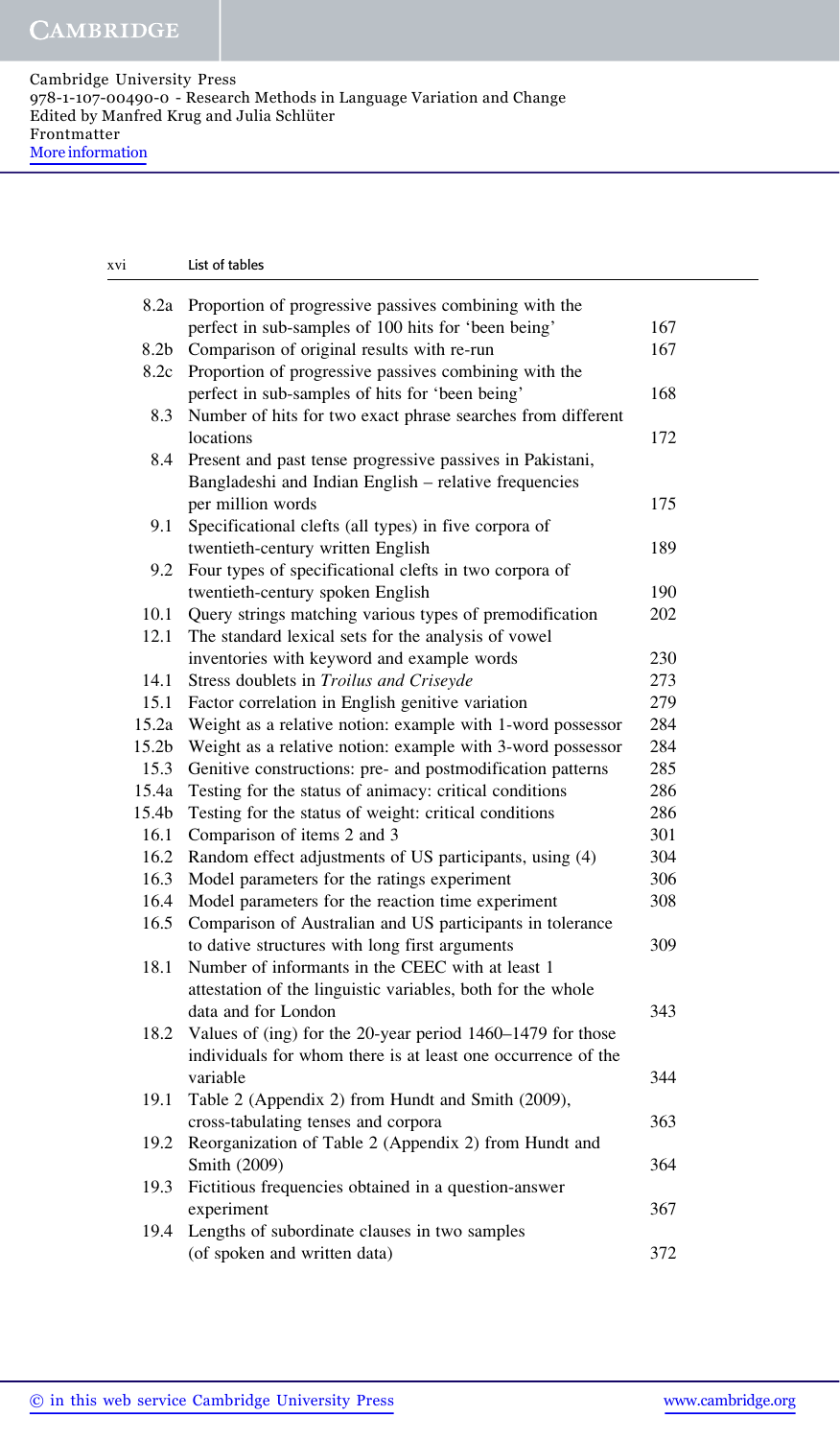|                                                                  | List of tables | xvii |
|------------------------------------------------------------------|----------------|------|
| 20.1 Three logistic regression analyses of the occurrence of     |                |      |
| zero in subject relative clauses in three communities            | 395            |      |
| 21.1 Composition of the T2K-SWAL Corpus                          | 405            |      |
| 23.1 Correlation coefficients and $R^2$ values – morphosyntactic |                |      |
| distances versus as-the-crow-flies distance, least-cost travel   |                |      |
| time, and Trudgill's linguistic gravity index                    |                |      |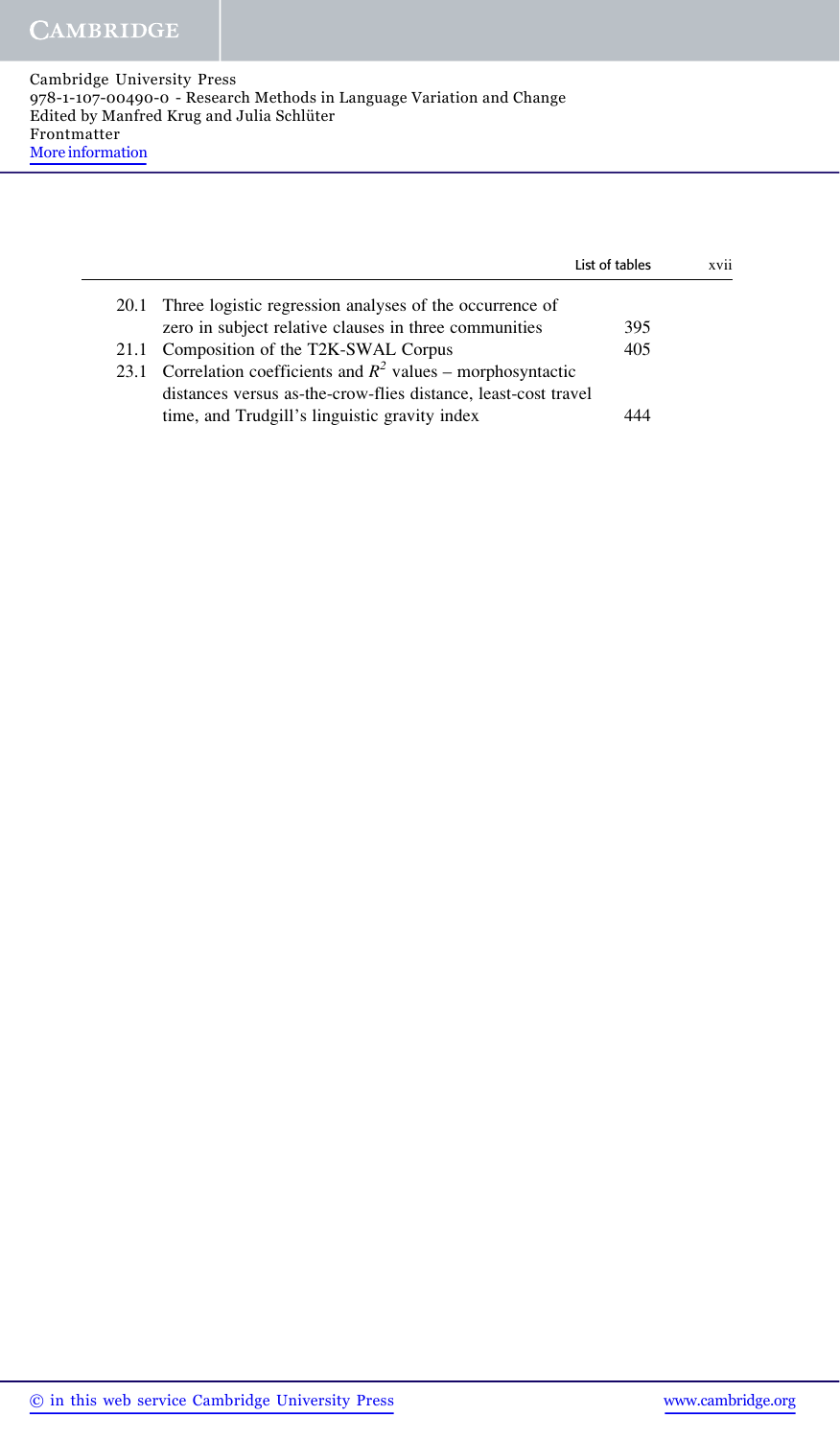### **Contributors**

Lieselotte Anderwald, English Department, University of Kiel, Germany

Douglas Biber, Department of English, Northern Arizona University, USA

Joan Bresnan, Department of Linguistics, Stanford University, USA

Lynn Clark, Linguistics Department, University of Canterbury, Christchurch, New Zealand

Marilyn Ford, School of Information and Communication Technology, Griffith University, Nathan, Queensland, Australia

Bethany Gray, Department of English, Iowa State University, Ames, USA

Stefan Th. Gries, Department of Linguistics, University of California, Santa Barbara, USA

Ulrike Gut, Department of English, University of Münster, Germany

Sebastian Hoffmann, Department of English Studies, University of Trier, Germany

Thomas Hoffmann, Department of English and American Studies, University of Osnabrück, Germany

Marianne Hundt, English Department, University of Zurich, Switzerland

xviii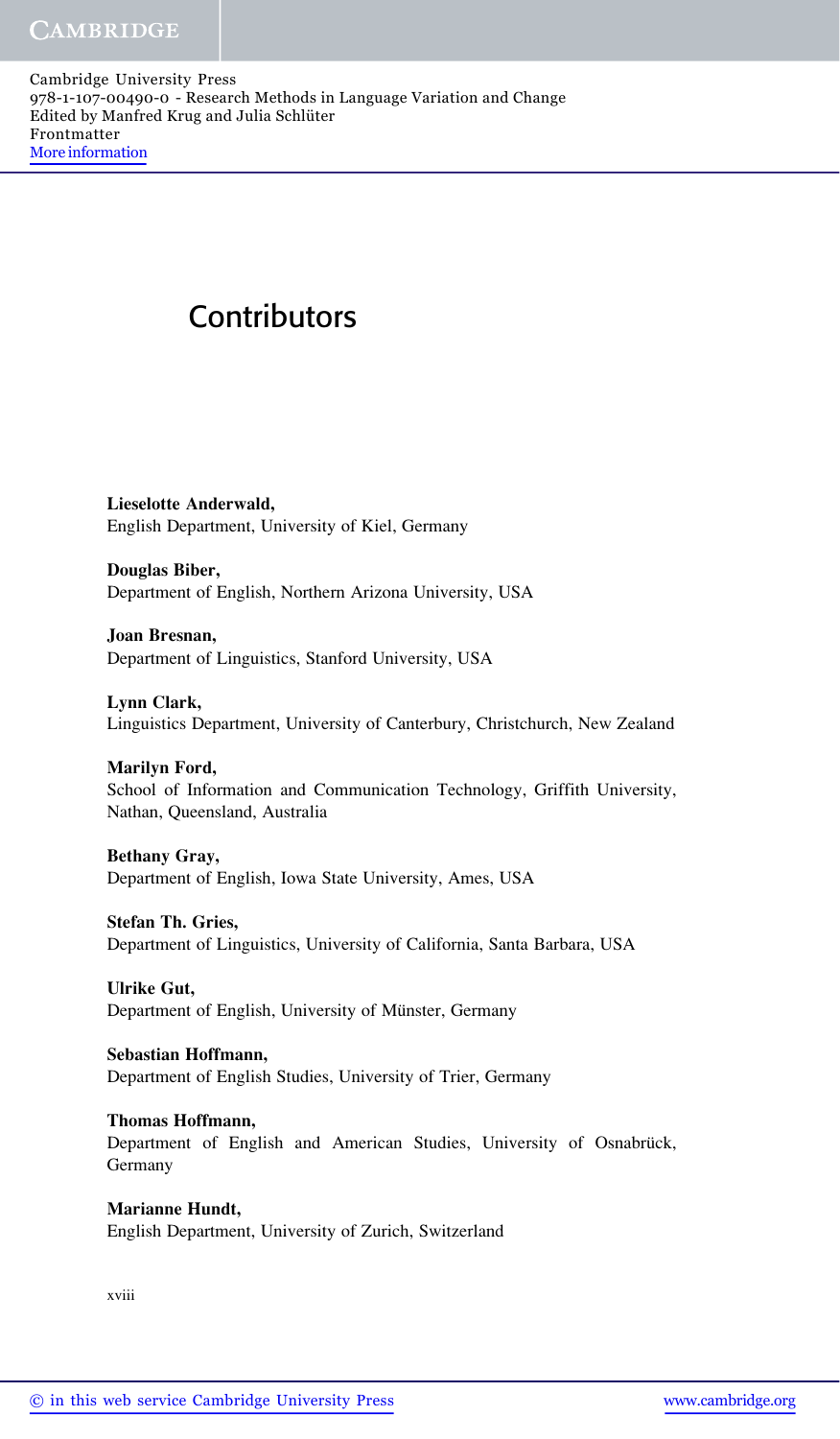List of contributors xix

Bernd Kortmann, Department of English, University of Freiburg, Germany

William A. Kretzschmar, Jr., Department of English, University of Georgia, Athens, USA

Manfred Krug, Department of English and American Studies, University of Bamberg, Germany

Warren Maguire, Linguistics and English Language, University of Edinburgh, UK

Christian Mair, English Department, University of Freiburg, Germany

Heikki Mannila, Department of Information and Computer Science, Aalto University, Finland

April McMahon, Vice-Chancellor, Aberystwyth University, UK

Donka Minkova, Department of English, University of California, Los Angeles, USA

Terttu Nevalainen, Department of Modern Languages, University of Helsinki, Finland

Helena Raumolin-Brunberg, Department of Modern Languages, University of Helsinki, Finland

Günter Rohdenburg, Department of English and American Studies, University of Paderborn, Germany

Anette Rosenbach, Department of English and American Studies, University of Paderborn, Germany

Julia Schlüter, Department of English and American Studies, University of Bamberg, Germany

Daniel Schreier, English Department, University of Zurich, Switzerland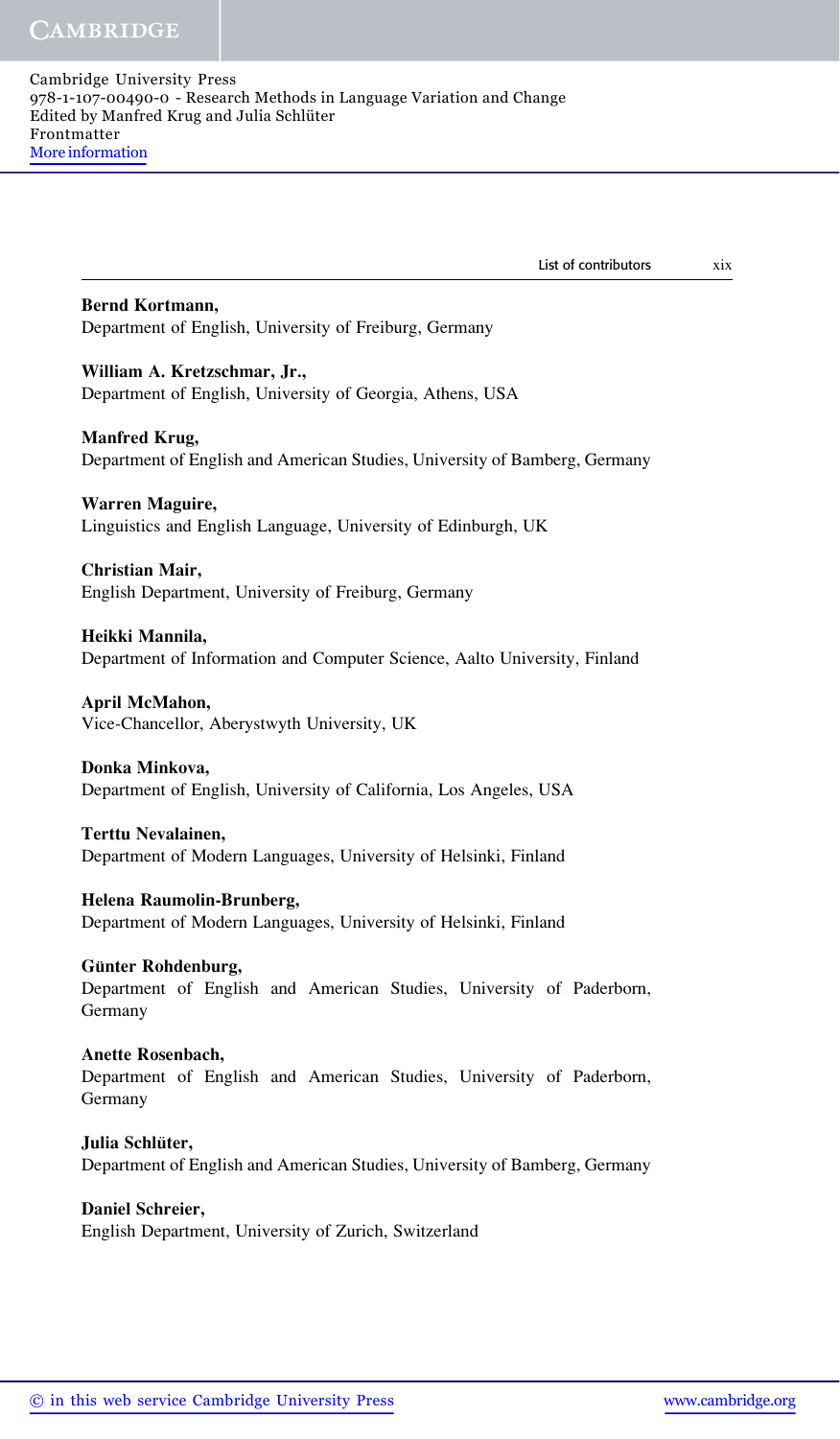xx List of contributors

### Katrin Sell,

Department of English and American Studies, University of Bamberg, Germany

Elena Seoane, Department of English, French and German, University of Vigo, Spain

Nicholas Smith, School of Education, University of Leicester, UK

Benedikt Szmrecsanyi, Department of Linguistics, University of Leuven, Belgium

Sali A. Tagliamonte, Department of Linguistics, University of Toronto, Canada

Graeme Trousdale, Linguistics and English Language, University of Edinburgh, UK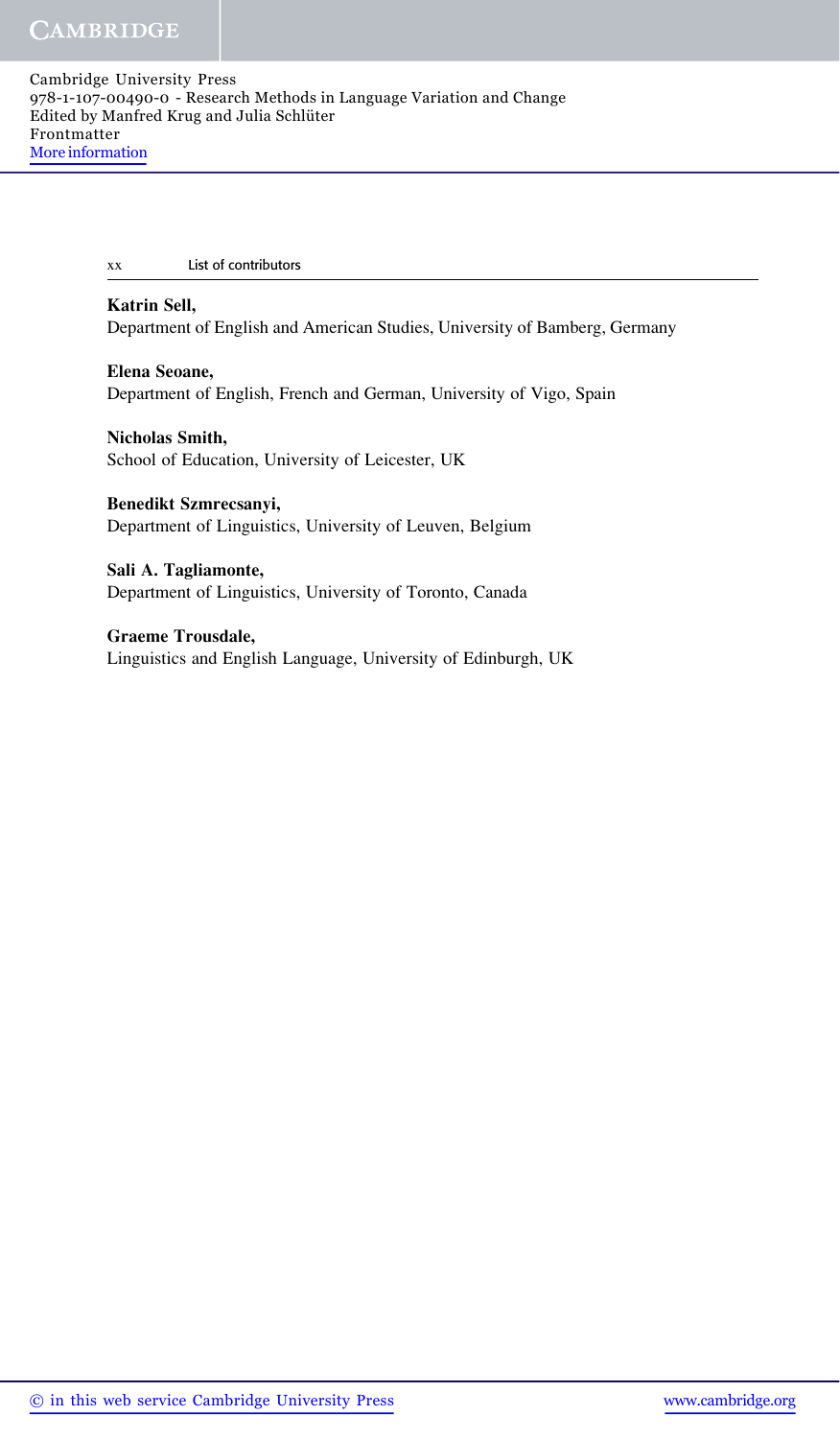### Preface

MANFRED KRUG AND JULIA SCHLÜTER

#### Synopsis

For several decades, linguistic research has seen an increasing trend towards empirical methodologies. On the one hand, this has led to a shift in linguistic interest away from the study of single example sentences as manifestations of a monolithic grammar and towards an investigation of (synchronic) variation and (diachronic) change on all levels of linguistic organization. On the other hand, this evolution has transformed many strands of linguistics into branches of an objective science and increased the need for falsifiable and, in many cases, quantifiable data. Consequently, the spectrum of methodologies used in contemporary linguistics has considerably broadened and diversified; different strands of variationist linguistics have developed a wide range of useful techniques for data collection, analysis and evaluation. As a result, methodological know-how has become one of the key qualifications for linguists, both newcomers to the discipline and professional practitioners.

However, it is increasingly difficult even for professionals to keep track of the methodological advances in neighbouring fields of linguistic study: most of the discussion in publications and conference meetings revolves around the findings that have resulted from the successful application of research methods. Too little space and time, at least in our view, is devoted to making the methods explicit and to communicating them in a way that would allow others to replicate them. This lack of methodological transparency results in a situation in which empirical studies run the risk of failing to meet two fundamental principles of objective science: reproducibility and falsifiability. Advanced undergraduate and graduate students are faced with a similar problem: BA, MA and Ph.D. theses are expected to involve original research projects demonstrating their authors' ability to do empirical research, but many students receive little explicit guidance on questions of methodology – at least beyond the immediate field of their supervisor(s).

The present book aims to fill this niche by providing an overview of empirical research methods used in the field of language variation and change. It brings together chapters written by leading scholars and aims at a balanced and representative survey of many of the established and some more innovative methodologies in the field of empirical linguistics. The focus of the chapters is on the methodological issues involved, which are illustrated with exemplary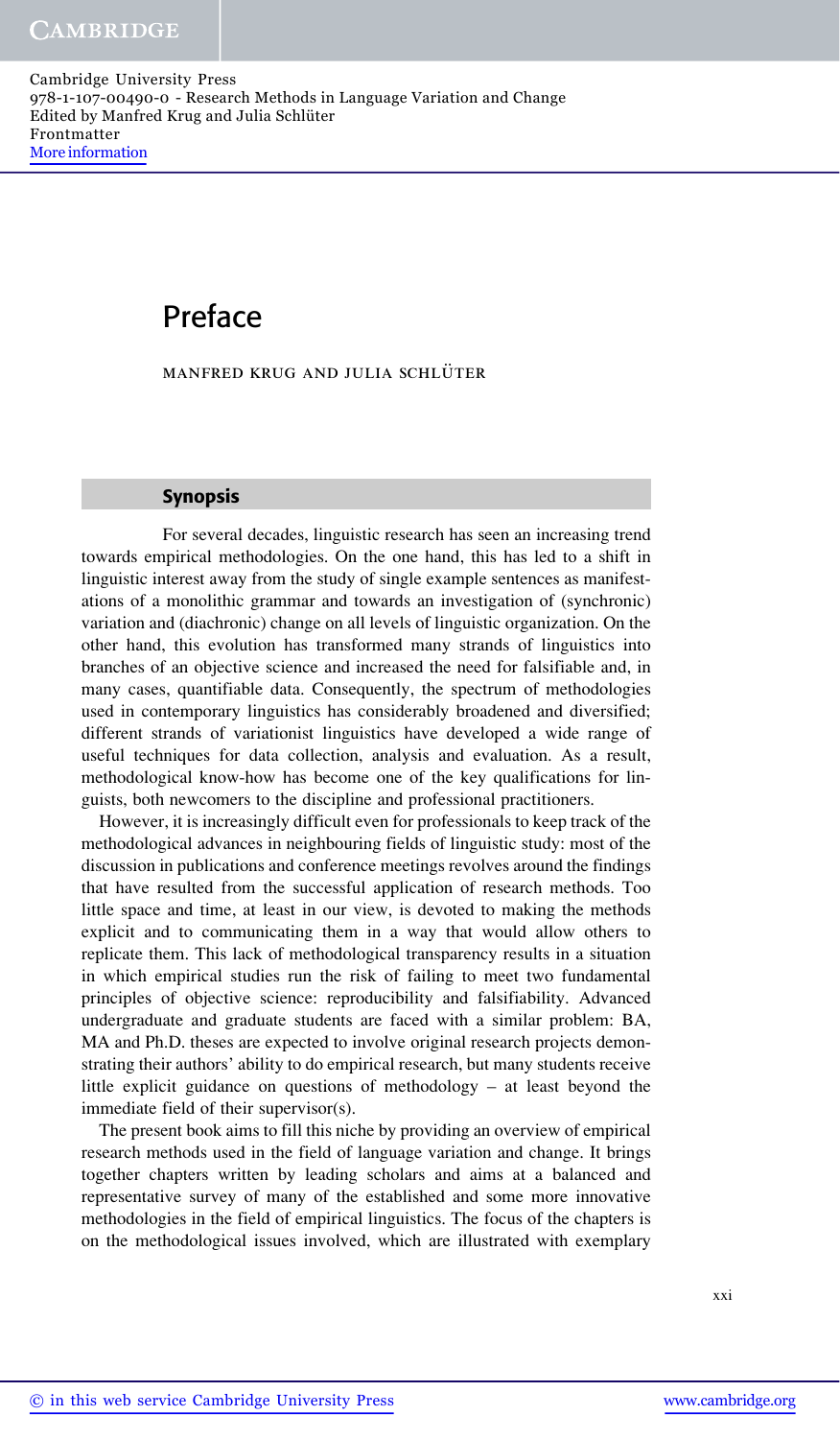xxii Preface

case studies of specific phenomena in the domains of language variation and change. Though the case studies are drawn from the English language, the methodologies discussed are not restricted to English linguistics, but are similarly used in the investigation of variation and change in different natural languages. Further resources, exercises, sample material for case studies, web links and downloads corresponding to each of the chapters can be found on the companion website at www.cambridge.org/krug\_schluter.

#### Readership

The book is intended for readers from a wide range of levels and backgrounds. It is, we believe, of fundamental interest to advanced students of language and linguistics who are engaging in empirical work for the first time, as is generally the case when it comes to preparing a BA or MA thesis. It is highly relevant for Ph.D. students, who in our view should represent the primary readership of the book, because for doctoral theses, an informed choice of approach is as essential as an in-depth methodological awareness. Doctoral students may in addition wish to draw on more than one of the approaches outlined in the following chapters, for instance corpus analysis  $+$  experiment; standard reference corpus  $+$  worldwide web; OED  $+$  historical text databases; phonological analysis  $+$  multifactorial statistical testing.

The methodological steps involved in each of the analyses in the book chapters are made explicit and are thus reproducible for readers who have some basic knowledge of linguistics, but no prior experience with the methodologies outlined. Each chapter concludes with a juxtaposition of pros/potentials vs. cons/caveats characterizing each methodology, and is followed by suggestions for further reading for those seeking more detailed information on a certain approach.

This volume seeks to encourage a methodological discussion among experienced practitioners of linguistic research, since the field of linguistics has recently seen an unprecedented increase in the diversity and complexity of the methods employed. In this respect, the focus on methodological issues pursues a twofold aim: On the one hand, there is a real need for insights into the approaches used by other linguists in the field, to which other forms of publication (conference papers and journal articles) devote little space or time. Such insights are indispensable for a critical assessment of the findings obtained by colleagues and will eventually enhance the transparency within the field. On the other hand, we strongly believe that linguists can profit from a look beyond their horizons and can enlarge their own methodological repertoires by adopting or adapting the approaches chosen by others.

The chapters of this handbook have been specially commissioned from leading experts and practitioners in their fields, who share their experience with beginning researchers as well as colleagues. This multi-authored design has the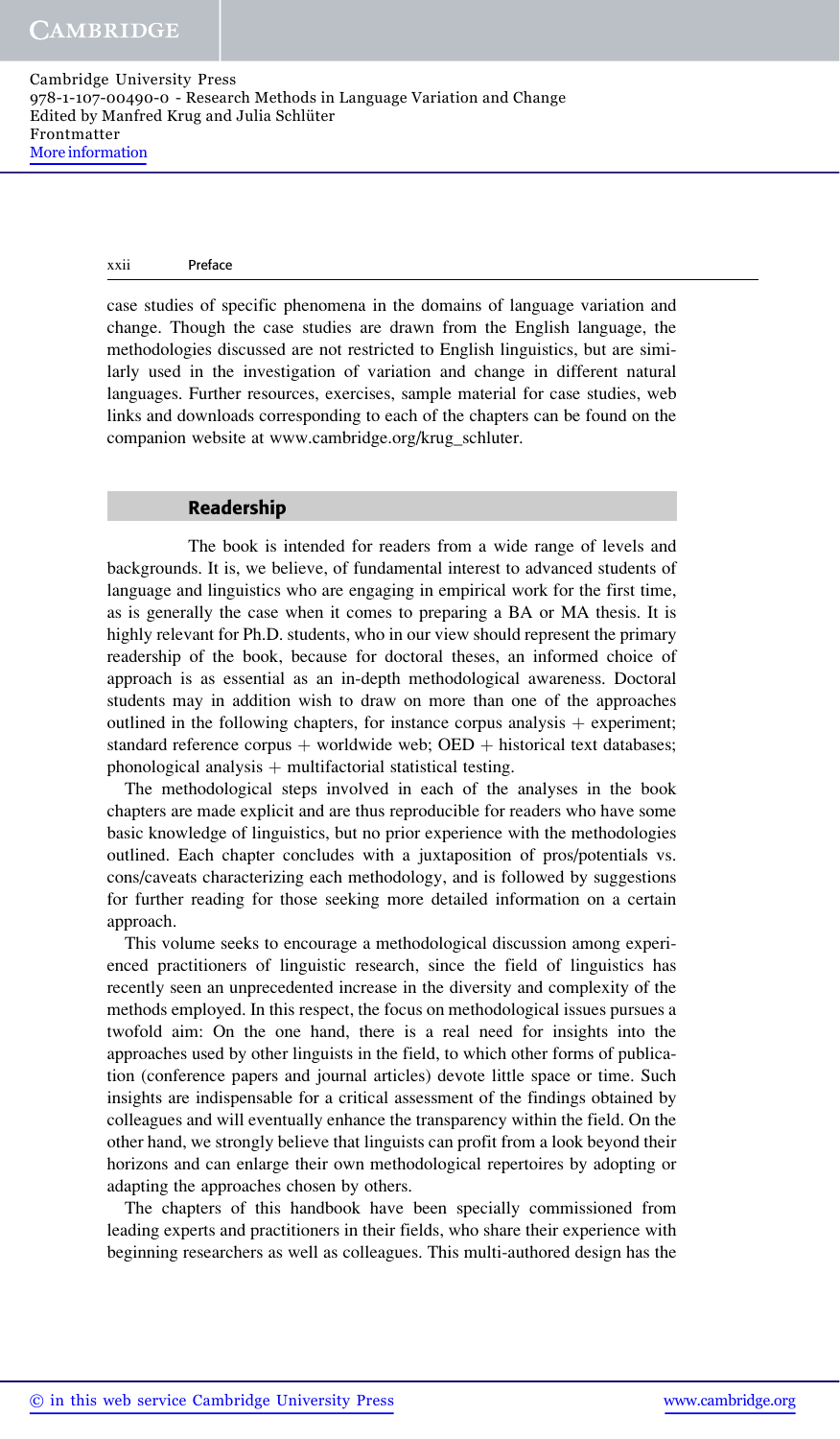Preface xxiii

advantage of offering a more balanced, objective survey of methodologies, written by people with extensive first-hand experience with the approaches they describe. The design of this handbook, finally, reflects our firm conviction that the methodological pluralism prevailing in modern linguistics cannot be adequately represented by a single author or a small number of collaborators.

#### Structure

The book is introduced by a stage-setting chapter on linguistics as an empirical discipline and the importance of studying variation and change in present-day linguistic research. The main body of the book is subdivided into three parts, mirroring the major stages of an empirical research project: collecting, analysing and evaluating data. Each part comprises two or three sections, containing between two and four chapters each. Each of the sections is devoted to a fundamental approach to variation and change:

### Part 1: Collecting empirical data

Unless a researcher decides to use a ready-made database, the first stage of a project involves the compilation of an appropriate dataset. Three major approaches are highlighted in this respect.

Part 1.1 Fieldwork and linguistic mapping: This part deals with ways of investigating unexplored terrain. Unknown language communities can be entered for purposes of linguistic research if the researcher takes certain conditions into consideration; he/she can observe linguistic features in a language community he/she is not part of; or he/she can become a member of such a community and monitor language usage for certain features he/she is interested in. Dialectal differences, isolated by questioning informants, can be represented in linguistic atlases.

Part 1.2 Eliciting linguistic data: Some very efficient ways of collecting linguistic data involve elicitation, i.e. getting informants to produce relevant utterances or judgements on given utterances. Linguistic questionnaires and interviews as well as highly controlled experimental settings are appropriate instruments for eliciting the forms and structures of interest or for investigating issues such as grammaticality/acceptability judgements. This method is especially useful for rarer phenomena. Rather than relying on subjective intuition (which may be biased towards the expected effect), the authors in this section introduce elicitation techniques from unstructured sociolinguistic interviews via purpose-built questionnaires to elaborate experimental settings that are designed to minimize the distorting effects of the participants' awareness of the research situation.

Part 1.3 Alternatives to standard reference corpora: In modern linguistics, corpus analysis is the most widely used methodology for studying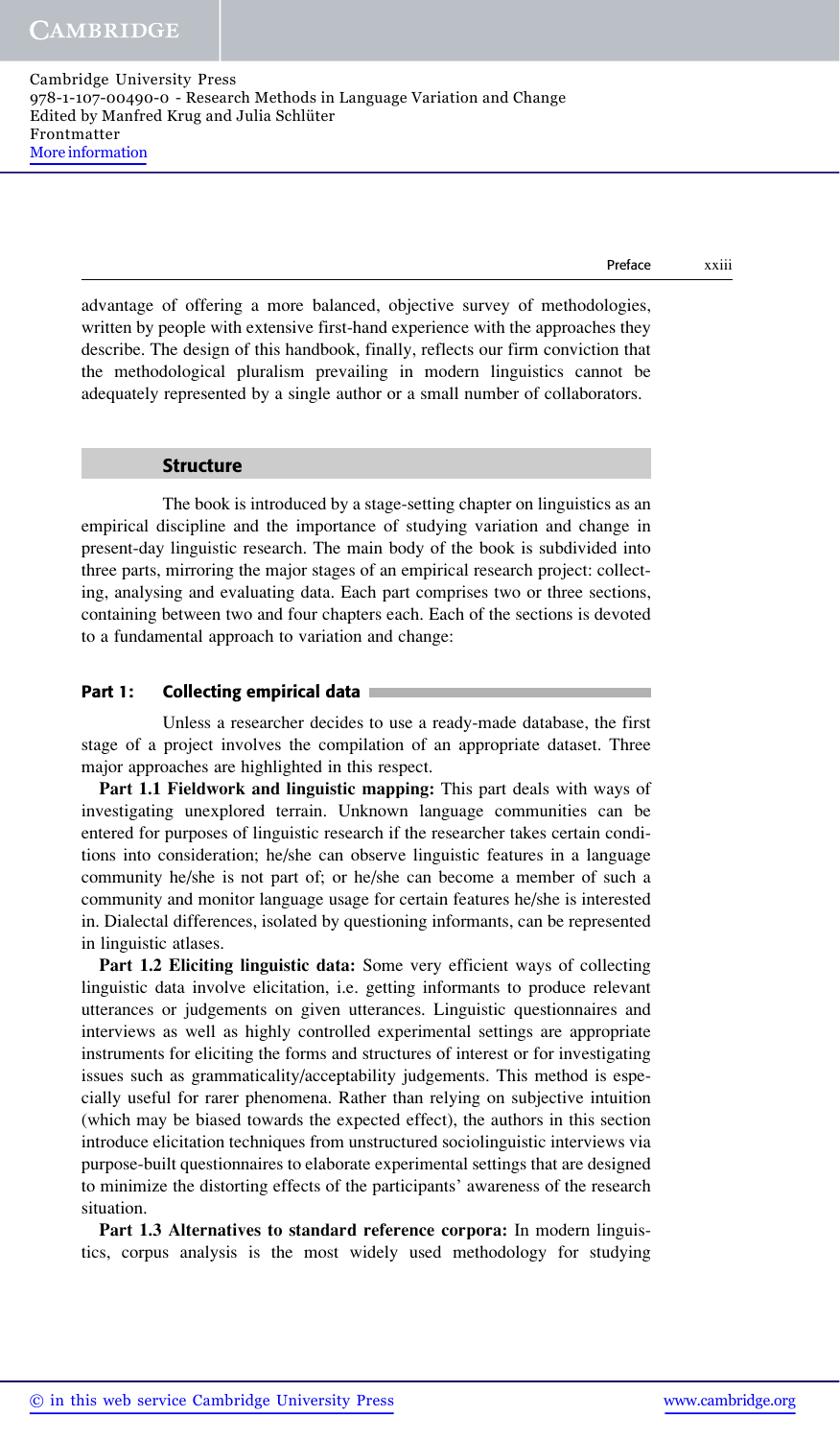xxiv Preface

synchronic variation and practically the only one for quantitative analyses of diachronic change. If a researcher is interested in language use beyond what is documented in widely available standard corpora, he/she may consider resorting to other large-scale sources of computer-readable texts. In this way, he/she can access historical dialect data, employ the quotations included in the electronic version of the *Oxford English Dictionary* as a database, or even tap the internet as a source for lesser-known national varieties. This section discusses the methodological pitfalls inherent in these approaches and ways to sidestep them.

### **Part 2:** Analysing empirical data ■

The second stage of a research project, subsequent to data collection, involves the analysis of the accumulated data. For semantic, syntactic and morphological purposes, (semi-)automated searches (usually in connection with manual post-editing) in standard or purpose-built databases are the most common choice, while phonetic and phonological projects require more specialized methods. In addition, it is possible, though still far from common, to fruitfully combine two or more approaches.

Part 2.1 Corpus analysis: Obvious sources of data on variation and change are the ever more numerous and increasingly comprehensive reference corpora. Although these are tailored to variationists' needs, their use poses a number of methodological problems, the most important of which are discussed in this section. Corpus size is a critical issue when exploring infrequent phenomena in a language. How far can one get using relatively small (one-million-word) corpora? Which corpus analysis tools are there and what are their assets and weaknesses? How does one go about retrieving and annotating concordance entries? Which amenities does a grammatically tagged corpus offer?

Part 2.2 Phonetic and phonological analysis: For the analysis of phonetic distinctions and phonological systems, as well as phonological features above the segmental level, analysts have a variety of auditory, acoustic and articulatory methods at their disposal. These are introduced in two chapters of this section, one focusing on segmental and the other on suprasegmental features. In the reconstruction of historical sound systems, more indirect evidence has to be adduced. An example of such an approach is provided in the third chapter.

Part 2.3 Combinations of multiple types of data: The division of the present volume into subsections may appear to suggest that the methodological approaches described should be used in isolation. However, it is possible and often desirable to combine different approaches so as to make up for the weaknesses of each and to enhance their reliability. The chapters in this pivotal section illustrate this with regard to the cross-over between a variety of elicitation techniques (such as are typically used in psycholinguistics and typology) and corpus-based data (the current pet method of variationist linguistics and dialectology).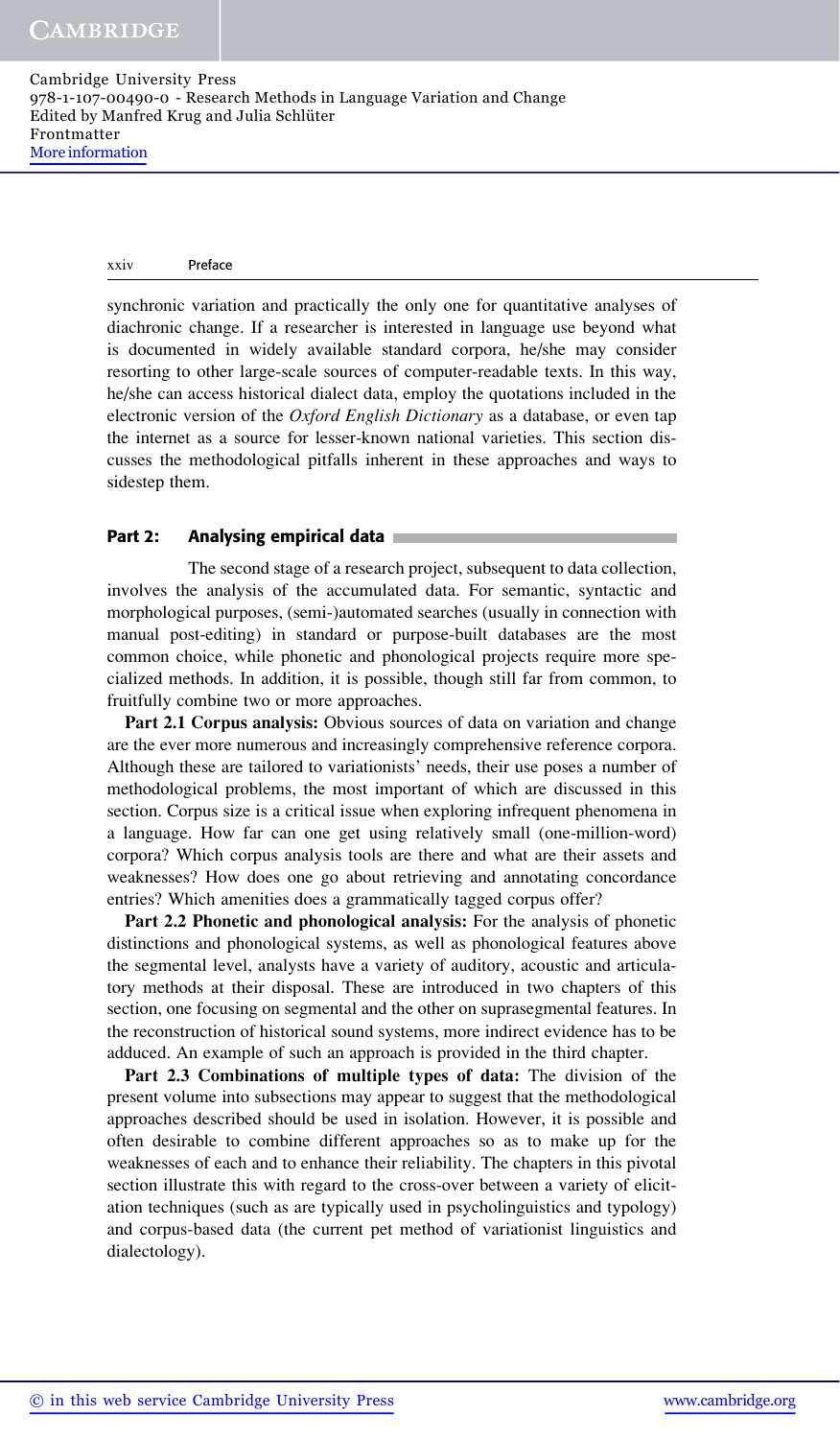Preface xxv

#### Part 3: Evaluating empirical data

In many cases, it may not be sufficient in variationist research to simply count occurrences and compare frequencies or percentages. The chapters in this part explain some basic statistical techniques and provide an outlook on more advanced computational procedures for the evaluation of empirical data.

Part 3.1 Basic statistical analysis: Most linguists come from a background in which they have received linguistic training, but are less comfortable with basic statistical techniques for handling data. This section introduces simple procedures that every empirical linguist should master. Rather than pooling and averaging one's data, bootstrapping and Bayesian statistics allow the researcher to make better use of small datasets. In addition, it is nowadays common practice in empirical linguistics to subject one's data to basic statistical tests to ensure that observed effects are not simply due to chance. Readers are provided with both the know-how and (on the companion website) the software for doing this, and the need for further statistical elaboration is discussed.

Part 3.2 Multifactorial analysis: The final section of the volume concerns the possibilities opened up by complex statistical procedures for the evaluation of empirical data. There has recently been a profusion of rather advanced multidimensional approaches to variation and change, which entail certain advantages and disadvantages for the analysis. Some influential examples, their methodological and theoretical backgrounds as well as their applications to linguistic data are made explicit. Though not all readers will find themselves in a position to replicate them, most will be interested in learning about the rationale behind such techniques. The chapters in this section also serve to illustrate the almost unlimited possibilities of data analysis, to provide clues to identifying and combining appropriate methods for a given project, and to encourage researchers to develop their own approaches.